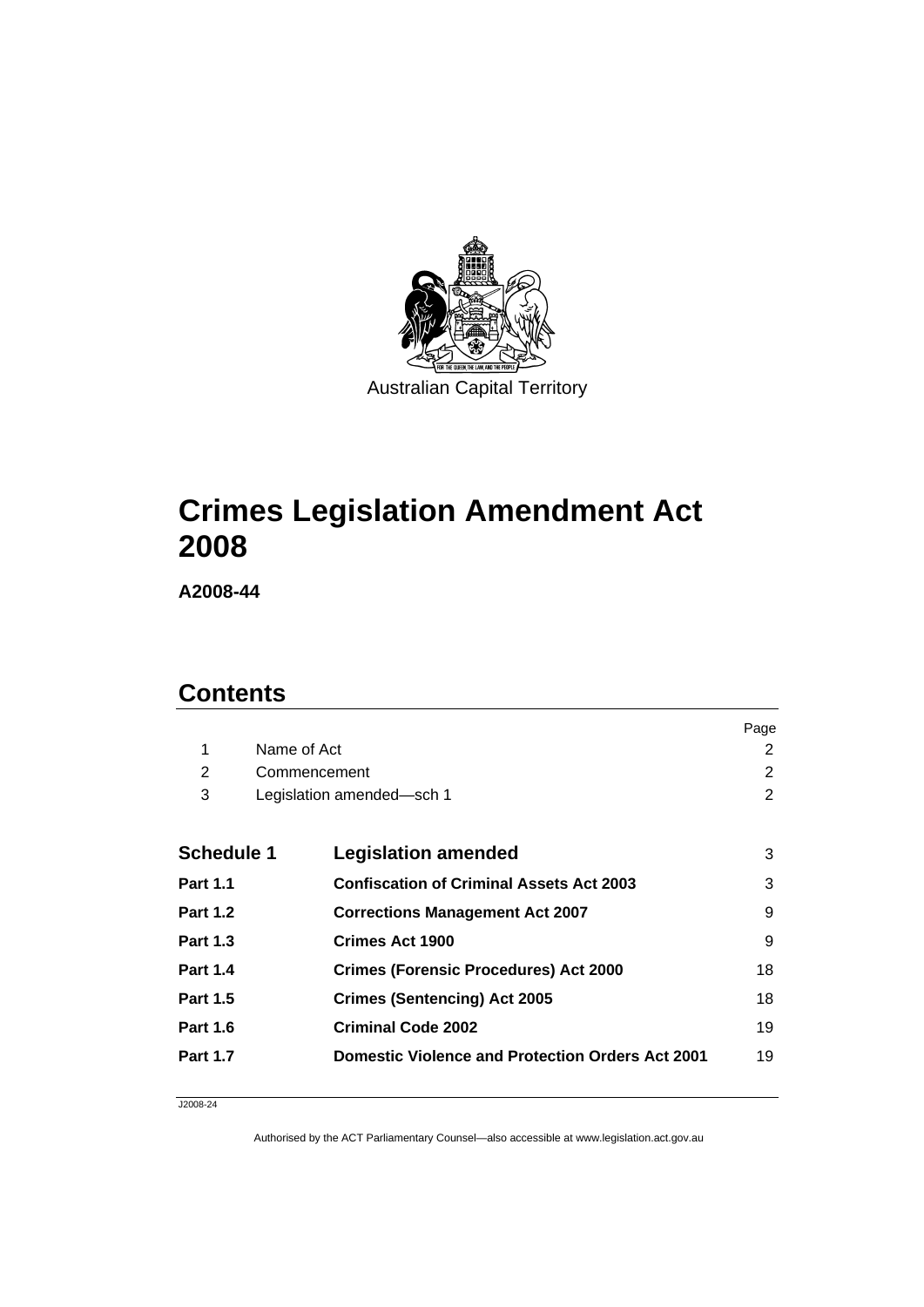|                  |                                                         | Page |
|------------------|---------------------------------------------------------|------|
| <b>Part 1.8</b>  | <b>Domestic Violence and Protection Orders Act 2008</b> | 20   |
| <b>Part 1.9</b>  | <b>Evidence (Miscellaneous Provisions) Act 1991</b>     | 20   |
| <b>Part 1.10</b> | <b>Legislation Act 2001</b>                             | 21   |
| <b>Part 1.11</b> | <b>Magistrates Court Act 1930</b>                       | 22   |
| Part 1.12        | <b>Prostitution Act 1992</b>                            | 34   |
| Part 1.13        | <b>Supreme Court Act 1933</b>                           | 34   |
| Part 1.14        | <b>Witness Protection Act 1996</b>                      | 36   |

contents 2 Crimes Legislation Amendment Act 2008

A2008-44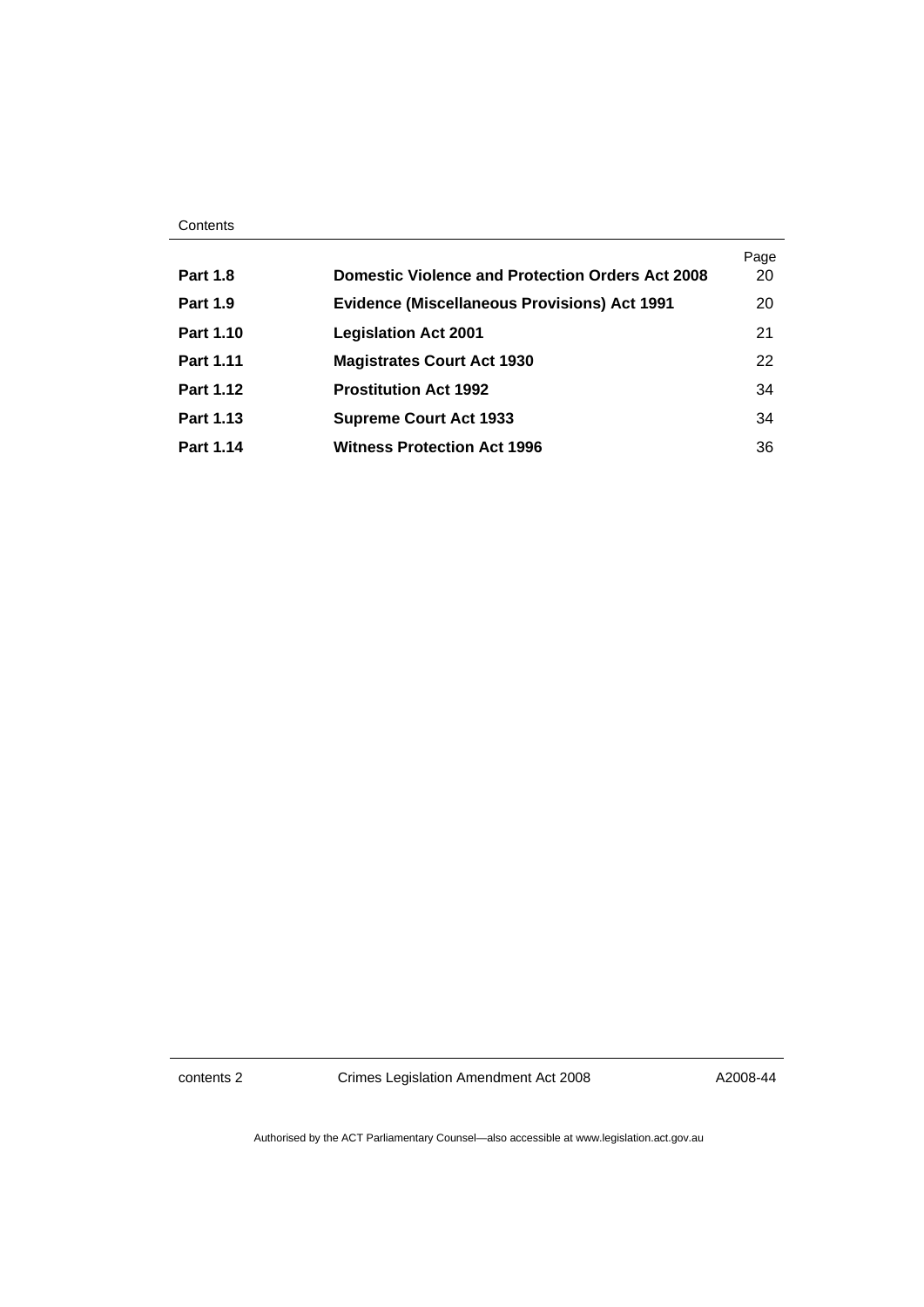<span id="page-2-0"></span>

# **Crimes Legislation Amendment Act 2008**

**A2008-44** 

l

An Act to amend legislation in relation to criminal proceedings

The Legislative Assembly for the Australian Capital Territory enacts as follows:

J2008-24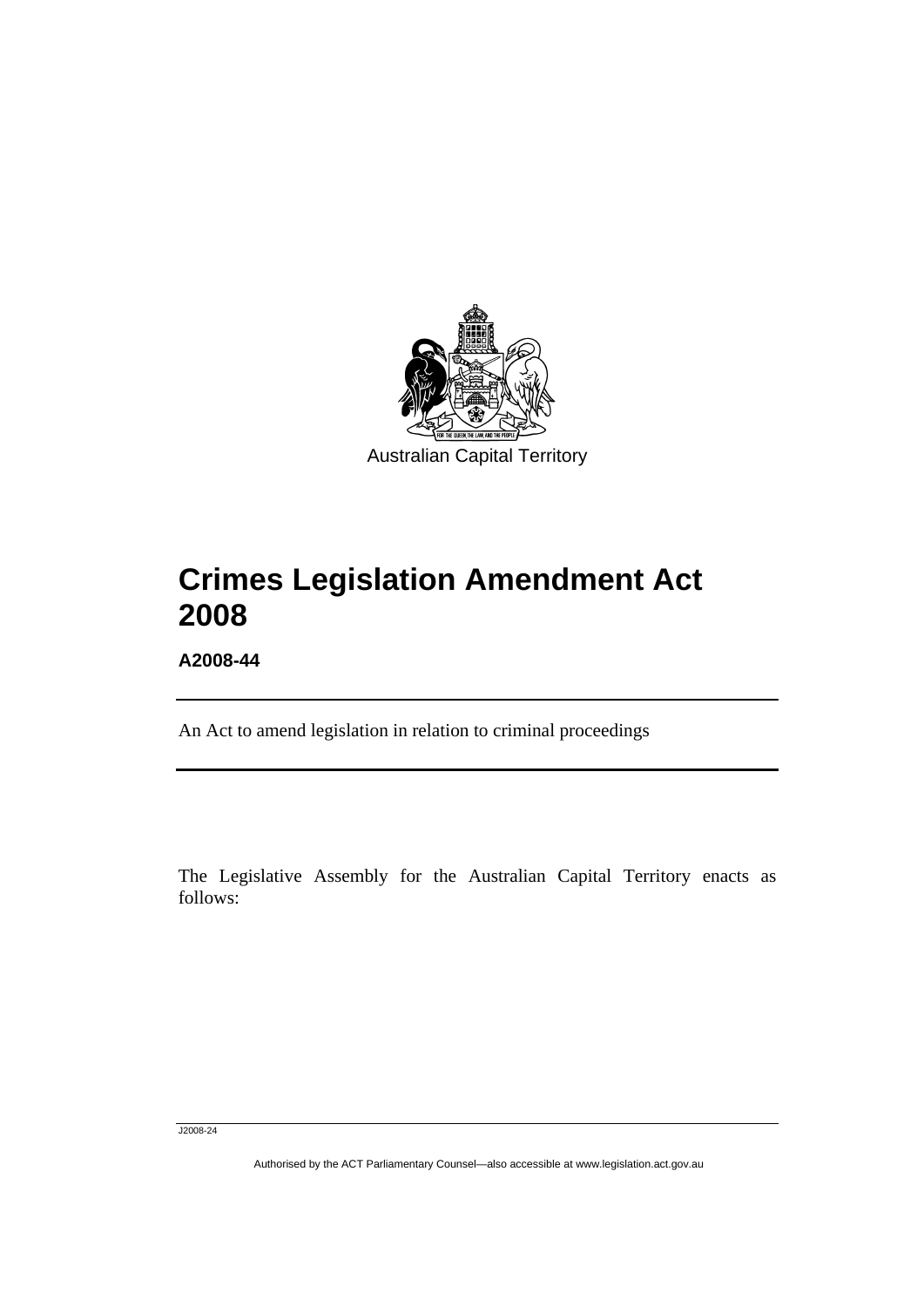#### <span id="page-3-0"></span>**1 Name of Act**

This Act is the *Crimes Legislation Amendment Act 2008*.

#### **2 Commencement**

- (1) This Act commences on a day fixed by the Minister by written notice.
	- *Note 1* The naming and commencement provisions automatically commence on the notification day (see Legislation Act, s 75 (1)).
	- *Note 2* A single day or time may be fixed, or different days or times may be fixed, for the commencement of different provisions (see Legislation Act, s 77 (1)).
- (2) If this Act has not commenced within 9 months beginning on its notification day, it automatically commences on the first day after that period.
- (3) The Legislation Act, section 79 (Automatic commencement of postponed law) does not apply to this Act.

#### **3 Legislation amended—sch 1**

This Act amends the legislation mentioned in schedule 1.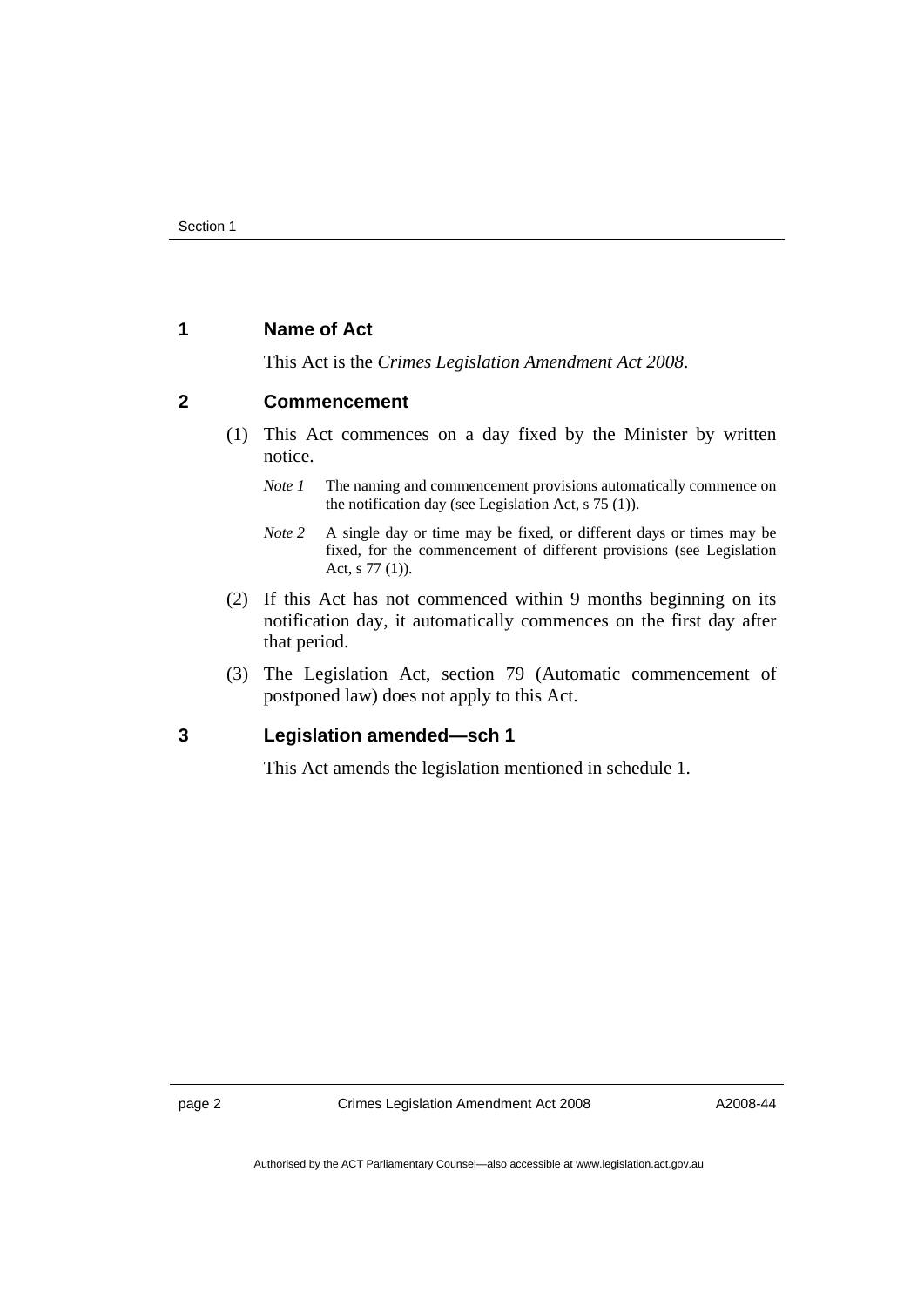# <span id="page-4-0"></span>**Schedule 1 Legislation amended**

(see s 3)

# **Part 1.1 Confiscation of Criminal Assets Act 2003**

| [1.1] | Part 3, note 1, dot point                                                            |  |
|-------|--------------------------------------------------------------------------------------|--|
|       | omit<br><i>indictable offence</i> —see s $13(2)$<br>$\bullet$                        |  |
| [1.2] | Part 3, note 1, dot point                                                            |  |
|       | omit                                                                                 |  |
|       | ordinary indictable offence—see $s$ 13 (2)                                           |  |
|       | substitute                                                                           |  |
|       | ordinary offence—see s 13 (2)                                                        |  |
| [1.3] | Part 3, note 1, new dot point                                                        |  |
|       | insert                                                                               |  |
|       | relevant offence—see s $13(2)$                                                       |  |
| [1.4] | <b>Section 13 (2)</b>                                                                |  |
|       | substitute                                                                           |  |
| (2)   | In this Act:                                                                         |  |
|       | <i>ordinary offence</i> means a relevant offence other than a serious<br>offence.    |  |
|       | relevant offence-                                                                    |  |
|       | means an offence punishable by imprisonment for longer than<br>(a)<br>12 months; and |  |

A2008-44

Crimes Legislation Amendment Act 2008

page 3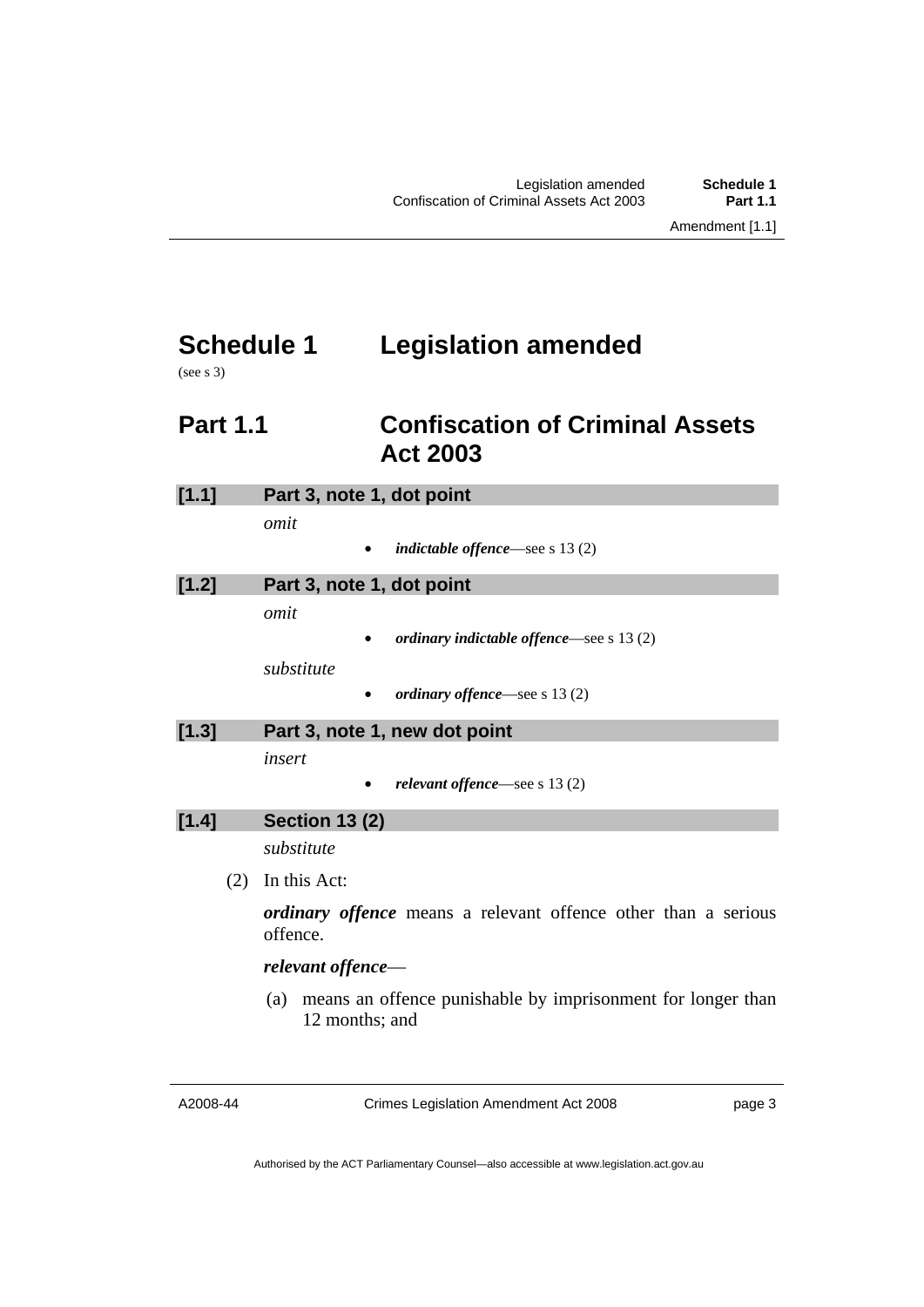| (b) | includes an offence (however described) against the law of the   |
|-----|------------------------------------------------------------------|
|     | Commonwealth, a State or another Territory that may be dealt     |
|     | with under a law of the Commonwealth, the State or the other     |
|     | Territory as an indictable offence (or in a way corresponding to |
|     | the way in which an indictable offence against an ACT law        |
|     | may be dealt with), even if it may also be dealt with as a       |
|     | summary offence (however described) in some circumstances.       |

*Note* An offence against an ACT law is an indictable offence if it is punishable by imprisonment for longer than 2 years, or is declared by law to be an indictable offence (see Legislation Act, s  $190(1)$ ).

*serious offence* means—

- (a) an offence punishable by imprisonment for 5 years or longer; or
- (b) any other offence prescribed by regulation.

| [1.5] | <b>Section 83 (1), note 2</b> |
|-------|-------------------------------|
|       | omit                          |
| [1.6] | Section 129 (2), note         |
|       | omit                          |
| [1.7] | Section 157, note 3           |
|       | omit                          |
| [1.8] | Section 190 (4), note         |
|       | omit                          |
| [1.9] | Dictionary, note 2, dot point |
|       | omit                          |
|       | indictable offence<br>٠       |

page 4 Crimes Legislation Amendment Act 2008

A2008-44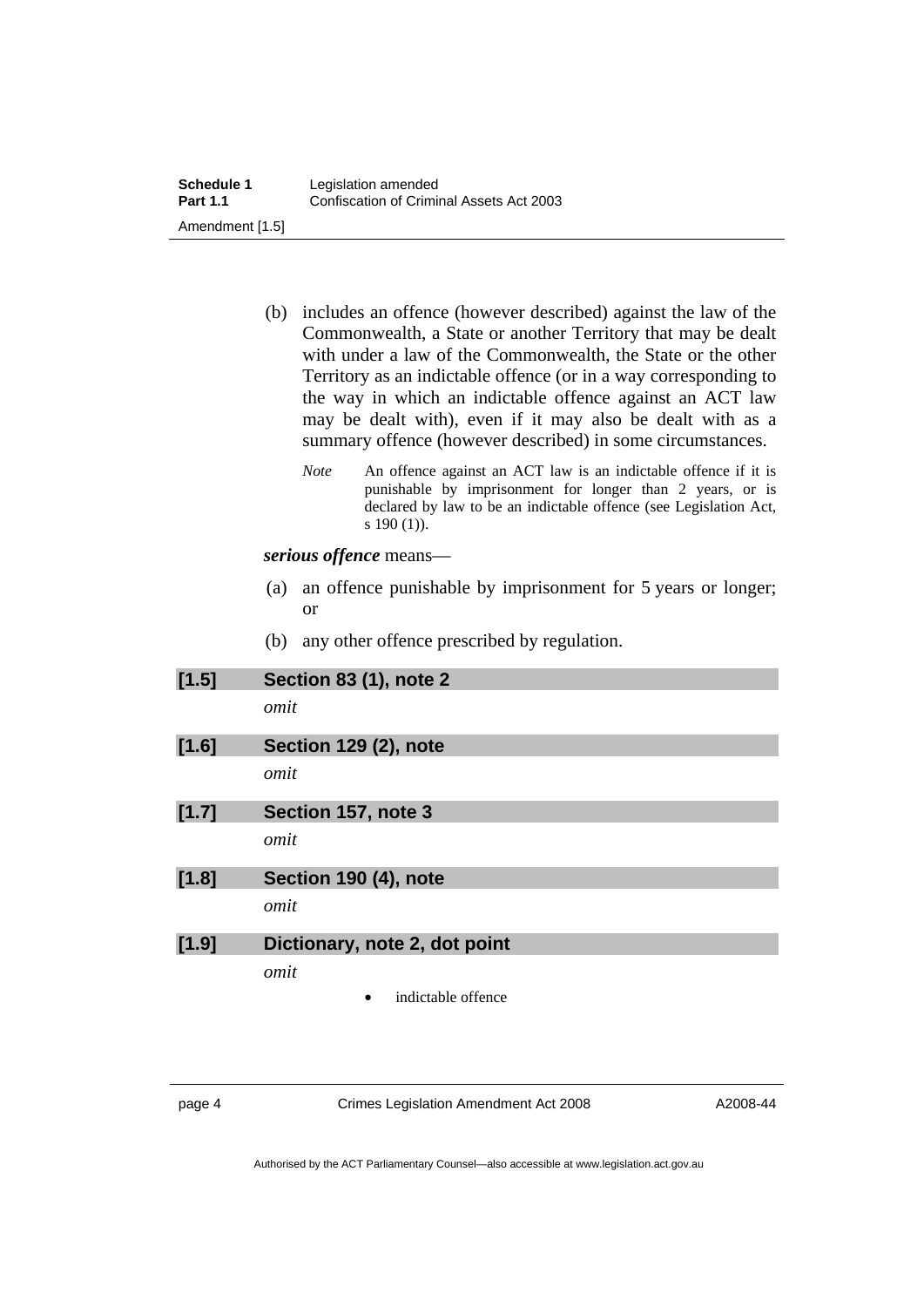### **[1.10] Dictionary, definition of** *indictable offence omit*

# **[1.11] Dictionary, definition of** *ordinary indictable offence substitute*

*ordinary offence*—see section 13 (2).

# **[1.12] Dictionary, new definition of** *relevant offence insert*

*relevant offence*—see section 13 (2).

#### **[1.13] Further amendments, mentions of** *indictable offence* **and**  *ordinary indictable offence*

| column 1<br>item | column <sub>2</sub><br>provision | column 3<br>omit               | column 4<br>substitute      |
|------------------|----------------------------------|--------------------------------|-----------------------------|
| 1                | section 9, note 2                | an indictable offence          | a relevant offence          |
| 2                | section 9, note 4                | an indictable offence          | a relevant offence          |
| 3                | section $12(2)$ ,<br>example     | an indictable offence          | a relevant offence          |
| 4                | section 16                       | an indictable offence          | a relevant offence          |
| 5                | section $27(2)$                  | ordinary indictable<br>offence | ordinary offence            |
| 6                | section 29 $(1)$ $(a)$           | indictable offence             | relevant offence            |
| 7                | section $29(1)(b)$               | stated indictable<br>offence   | stated relevant offence     |
| 8                | section<br>29(1)(b)(i)           | ordinary indictable<br>offence | ordinary offence            |
| 9                | section<br>$29(1)$ (b) (i)       | related indictable<br>offence  | related relevant<br>offence |

A2008-44

Crimes Legislation Amendment Act 2008

page 5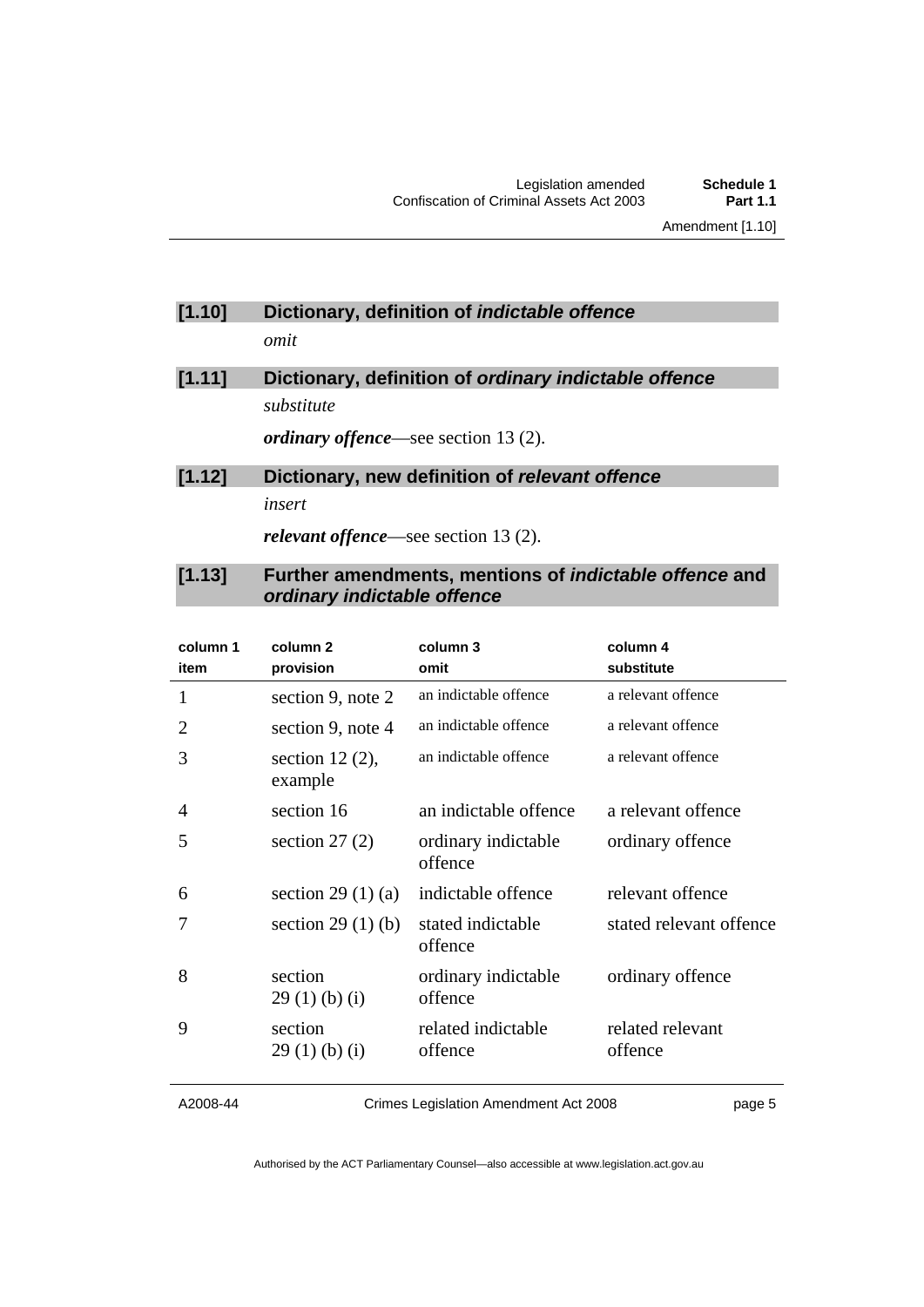#### **Schedule 1** Legislation amended **Part 1.1 Confiscation of Criminal Assets Act 2003** Amendment [1.13]

| column 1<br>item | column <sub>2</sub><br>provision    | column 3<br>omit                | column 4<br>substitute      |
|------------------|-------------------------------------|---------------------------------|-----------------------------|
| 10               | section<br>$31(2)$ (b) (i)          | ordinary indictable<br>offence  | ordinary offence            |
| 11               | section<br>31(2)(b)(i)              | related indictable<br>offence   | related relevant<br>offence |
| 12               | section 47<br>heading               | ordinary indictable<br>offences | ordinary offences           |
| 13               | section 47 $(1)$                    | ordinary indictable<br>offence  | ordinary offence            |
| 14               | section 47 $(3)$ ,<br>notes         | ordinary indictable<br>offences | ordinary offences           |
| 15               | section $47(6)$                     | ordinary indictable<br>offence  | ordinary offence            |
| 16               | table 47 heading                    | ordinary indictable<br>offences | ordinary offences           |
| 17               | section 48 $(5)$ $(b)$              | ordinary indictable<br>offences | ordinary offences           |
| 18               | section 49 $(1)$                    | an indictable offence           | a relevant offence          |
| 19               | section 52                          | an indictable offence           | a relevant offence          |
| 20               | section 53                          | an indictable offence           | a relevant offence          |
| 21               | section $54(1)$                     | indictable offence              | relevant offence            |
| 22               | section 76<br>heading               | ordinary indictable<br>offences | ordinary offences           |
| 23               | section 76 $(1)$                    | ordinary indictable<br>offence  | ordinary offence            |
| 24               | section 76 $(4)$ $(b)$<br>and $(d)$ | relevant indictable<br>offence  | relevant offence            |

page 6 Crimes Legislation Amendment Act 2008

A2008-44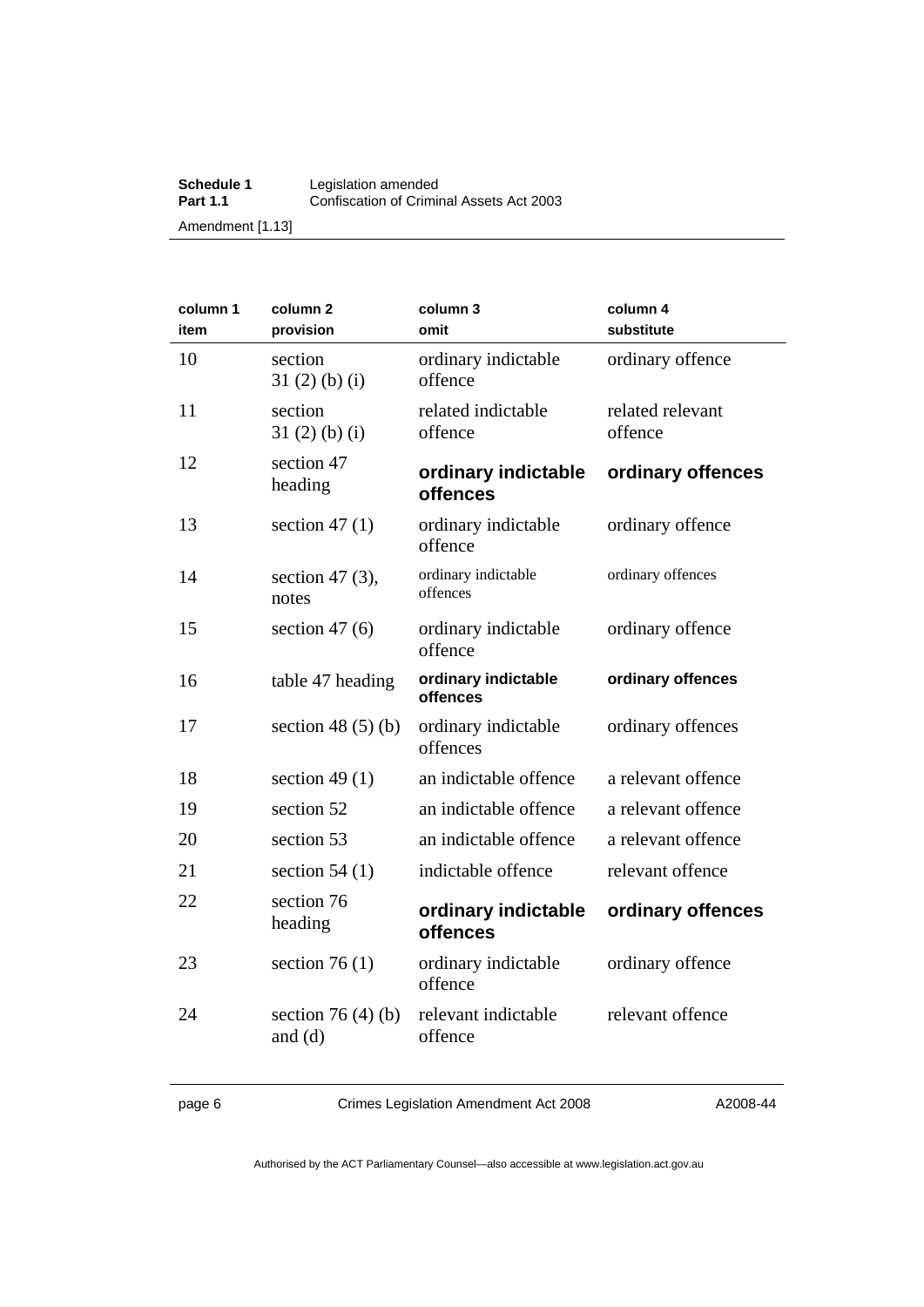| column 1<br>item | column <sub>2</sub><br>provision | column 3<br>omit                | column 4<br>substitute |
|------------------|----------------------------------|---------------------------------|------------------------|
| 25               | section $83(1)$                  | an indictable offence           | a relevant offence     |
| 26               | section 84<br>heading            | ordinary indictable<br>offences | ordinary offences      |
| 27               | section $84(1)$                  | ordinary indictable<br>offence  | ordinary offence       |
| 28               | section 91<br>heading            | ordinary indictable<br>offence  | ordinary offence       |
| 29               | section 91 $(1)$                 | ordinary indictable<br>offence  | ordinary offence       |
| 30               | section 91 $(1)$                 | ordinary indictable<br>offences | ordinary offences      |
| 31               | section 91 $(2)$ ,<br>example    | ordinary indictable offence     | ordinary offence       |
| 32               | section 93 $(2)$ ,<br>example 2  | ordinary indictable offence     | ordinary offence       |
| 33               | section 95,<br>example           | ordinary indictable offence     | ordinary offence       |
| 34               | section 98 (a)                   | ordinary indictable<br>offences | ordinary offences      |
| 35               | section<br>129(2)(a)             | an indictable offence           | a relevant offence     |
| 36               | section<br>142 $(1)(a)$          | an indictable offence           | a relevant offence     |
| 37               | section<br>157 $(a)$ $(ii)$      | an indictable offence           | a relevant offence     |

A2008-44

Crimes Legislation Amendment Act 2008

page 7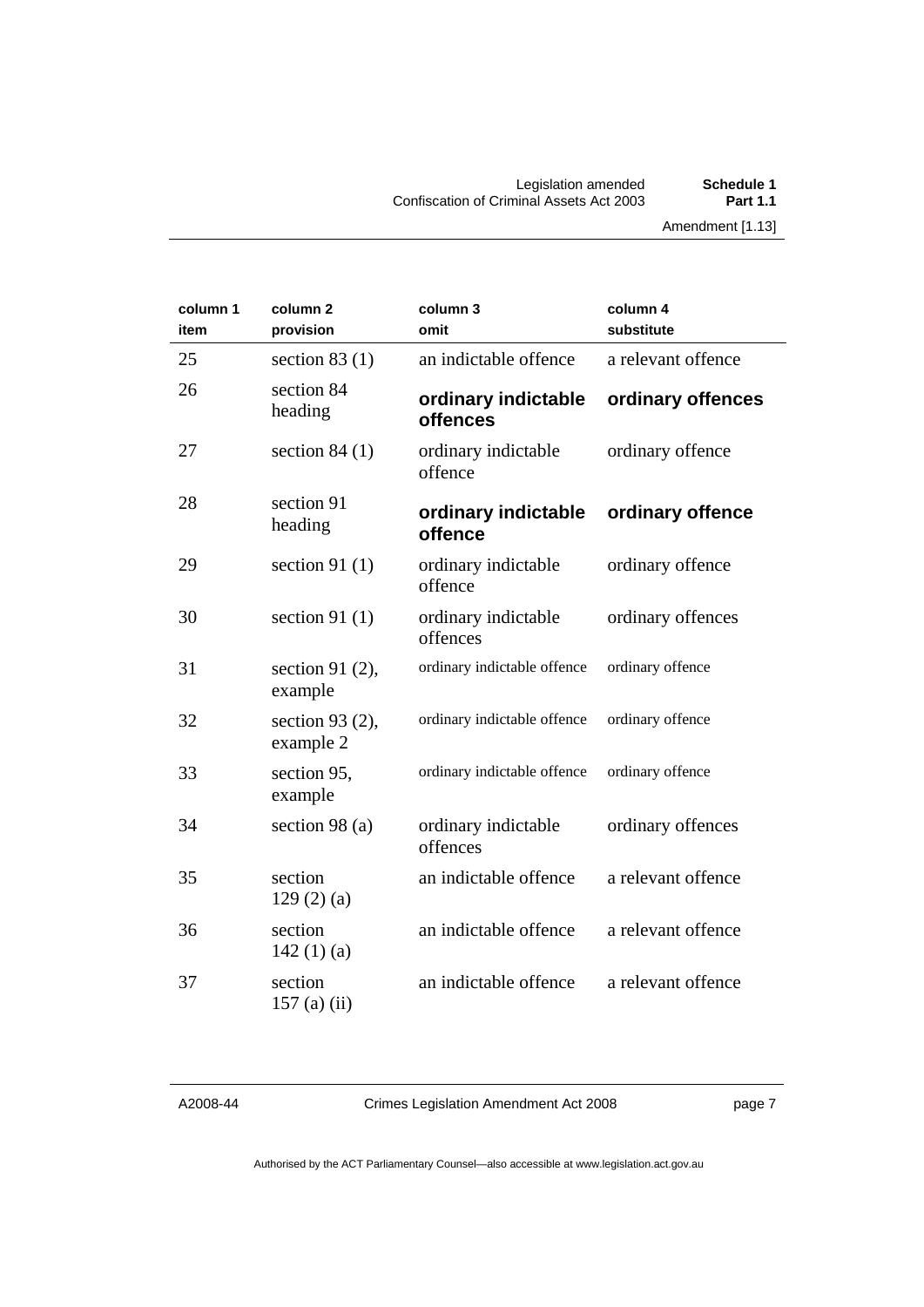#### **Schedule 1** Legislation amended **Part 1.1 Confiscation of Criminal Assets Act 2003** Amendment [1.13]

| column 1<br>item | column <sub>2</sub><br>provision                                                   | column 3<br>omit      | column 4<br>substitute |
|------------------|------------------------------------------------------------------------------------|-----------------------|------------------------|
| 38               | section<br>158 $(2)$ $(a)$                                                         | an indictable offence | a relevant offence     |
| 39               | section $158(2)$ ,<br>note                                                         | An indictable offence | A relevant offence     |
| 40               | section 164,<br>definition of<br><i>investigation</i> ,<br>paragraph (a) (ii)      | an indictable offence | a relevant offence     |
| 41               | section $190(4)$                                                                   | an indictable offence | a relevant offence     |
| 42               | section 195,<br>definition of<br>target material,<br>paragraphs<br>$(b)$ and $(d)$ | an indictable offence | a relevant offence     |
| 43               | section<br>202(1)(c)                                                               | an indictable offence | a relevant offence     |
| 44               | section<br>239(3)(b)                                                               | an indictable offence | a relevant offence     |
| 45               | section 239 (3),<br>example                                                        | an indictable offence | a relevant offence     |
| 46               | section 249                                                                        | an indictable offence | a relevant offence     |

page 8 Crimes Legislation Amendment Act 2008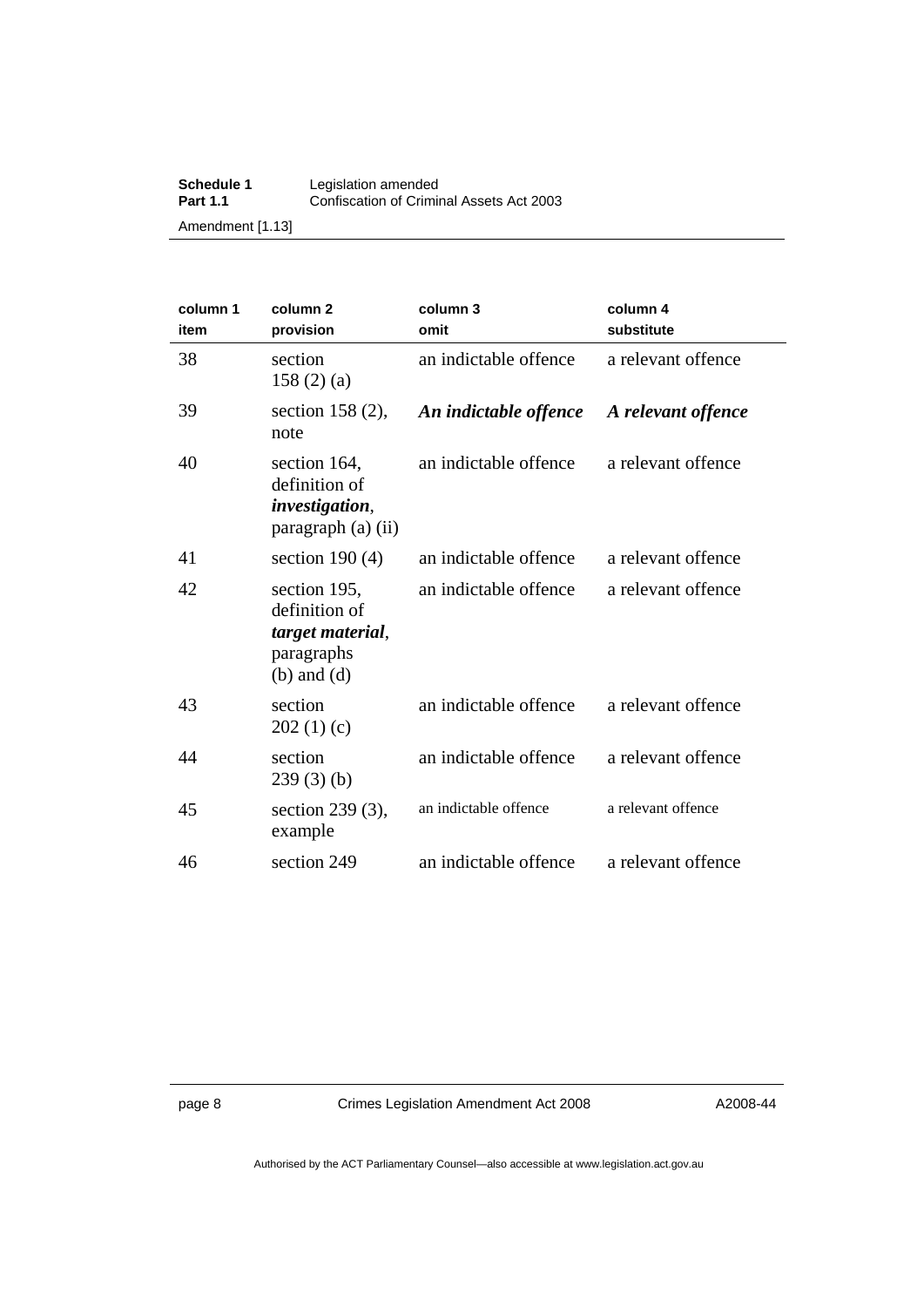Amendment [1.14]

# <span id="page-10-0"></span>**Part 1.2 Corrections Management Act 2007**

#### **[1.14] Section 31A, note**

*omit* 

indictable offences against ACT laws.

*substitute* 

offences against ACT laws punishable by imprisonment for longer than 12 months.

# **Part 1.3 Crimes Act 1900**

**[1.15] Section 22 heading** 

*substitute* 

#### **22 Assault with intent to commit other offence**

**[1.16] Section 26A** 

*omit* 

### **[1.17] Section 49, table 49, item 6, column 2**

*omit* 

(Assault with intent to commit indictable offence) *substitute* 

(Assault with intent to commit other offence)

A2008-44

Crimes Legislation Amendment Act 2008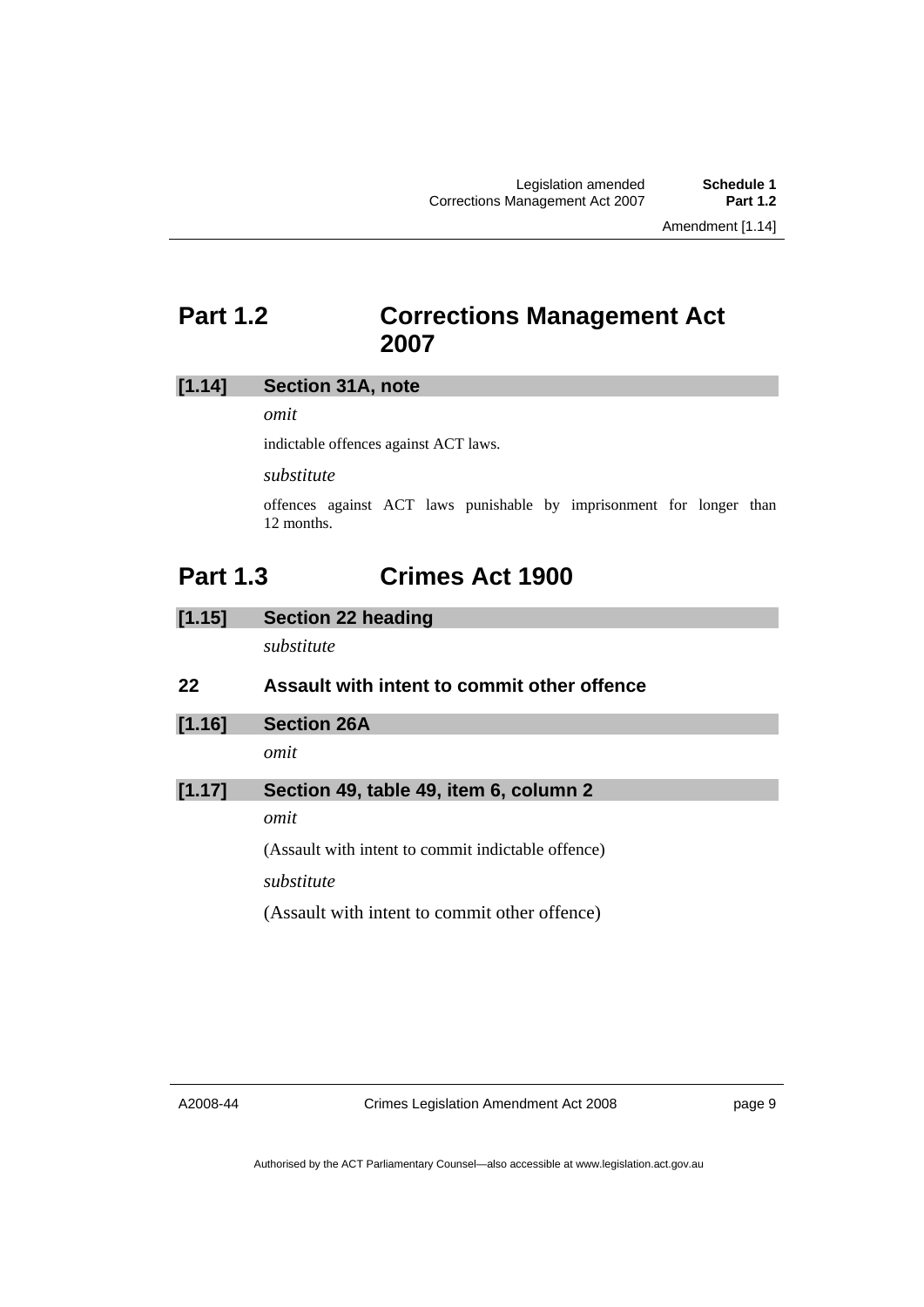**Schedule 1** Legislation amended<br> **Part 1.3** Crimes Act 1900 **Part 1.3** Crimes Act 1900 Amendment [1.18]

#### **[1.18] Section 114A, definition of** *proceeds of crime***, paragraphs (a) and (b) (ii)**

*omit* 

an indictable offence

*substitute* 

an offence punishable by imprisonment for longer than 12 months

#### **[1.19] Section 185, definition of** *evidential material*

*substitute* 

*evidential material* means a thing relevant to an offence, including a thing in electronic form.

#### **[1.20] Section 185, new definition of** *serious offence*

#### *insert*

*serious offence* means an offence punishable by imprisonment for longer than 12 months.

#### **[1.21] Section 185, definitions of** *thing relevant to an indictable offence* **and** *thing relevant to a summary offence*

#### *substitute*

*thing relevant to* an offence means—

- (a) anything in relation to which the offence has been committed or is suspected on reasonable grounds to have been committed; or
- (b) anything suspected on reasonable grounds to provide evidence of the commission of the offence; or
- (c) anything suspected on reasonable grounds to be intended to be used for the purpose of committing the offence.

page 10 Crimes Legislation Amendment Act 2008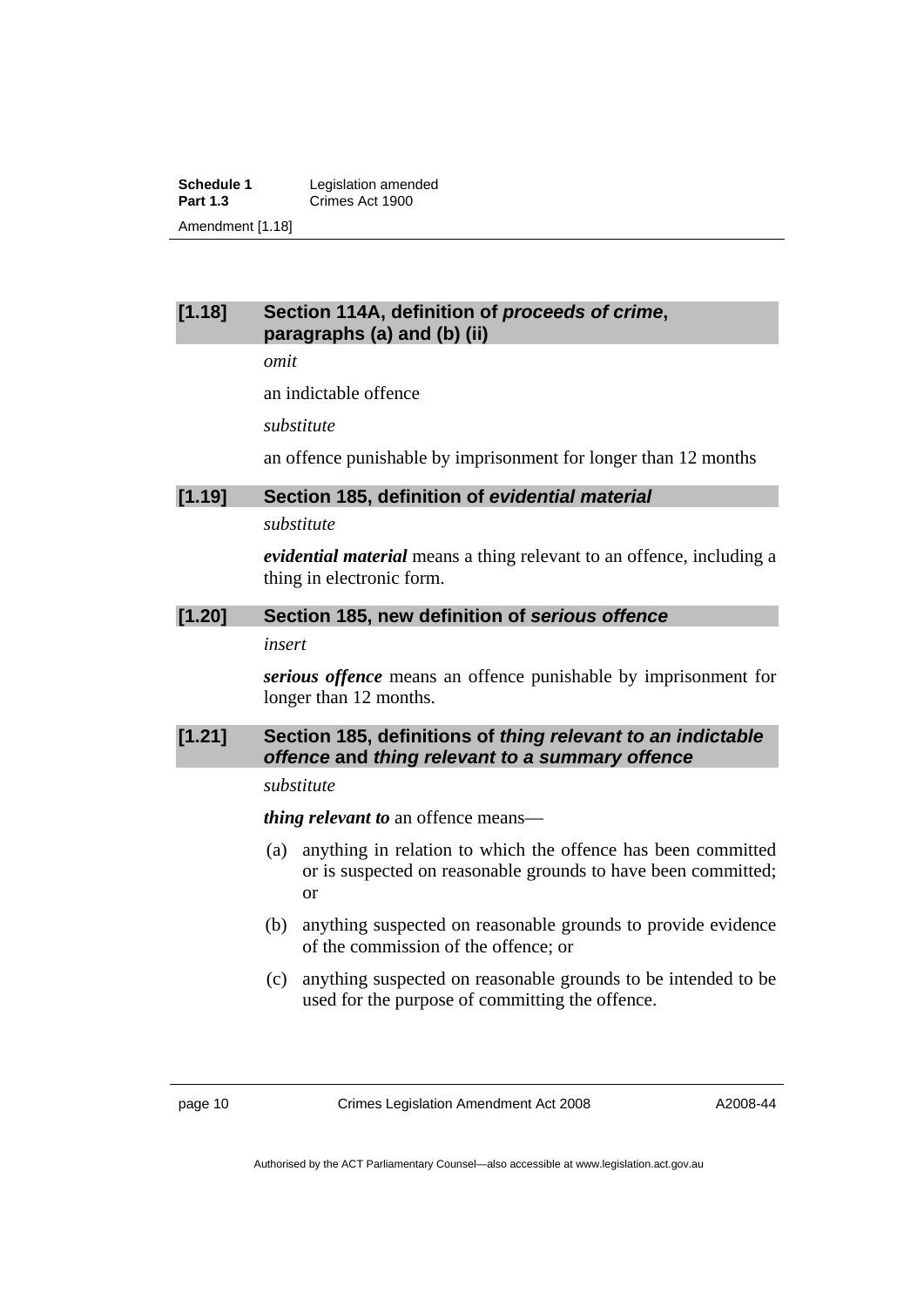#### **[1.22] Section 187 (1) and note**

*substitute* 

- (1) The Commonwealth Crimes Act, part 1C (Investigation of Commonwealth offences) and the schedule (Form of explanation under section 23V) apply to offences not punishable by imprisonment, or punishable by imprisonment for 12 months or less, in the same way as they apply to offences punishable by imprisonment for longer than 12 months.
	- *Note* The Cwlth Crimes Act provisions apply to offences against ACT laws that are punishable by imprisonment for longer than 12 months if the investigating officer is a police officer (see that Act, s 23A (6)).

### **[1.23] Section 187 (3)**

*omit* 

a summary offence:

*substitute* 

an offence not punishable by imprisonment, or punishable by imprisonment for 12 months or less:

#### **[1.24] Section 194 (6) (ii) and (7) (ii)**

*omit* 

an indictable offence

*substitute* 

a serious offence

### **[1.25] Section 195 (1) (d) (ii) and (2) (c) (ii)**

*omit* 

indictable offence

*substitute* 

serious offence

A2008-44

Crimes Legislation Amendment Act 2008

page 11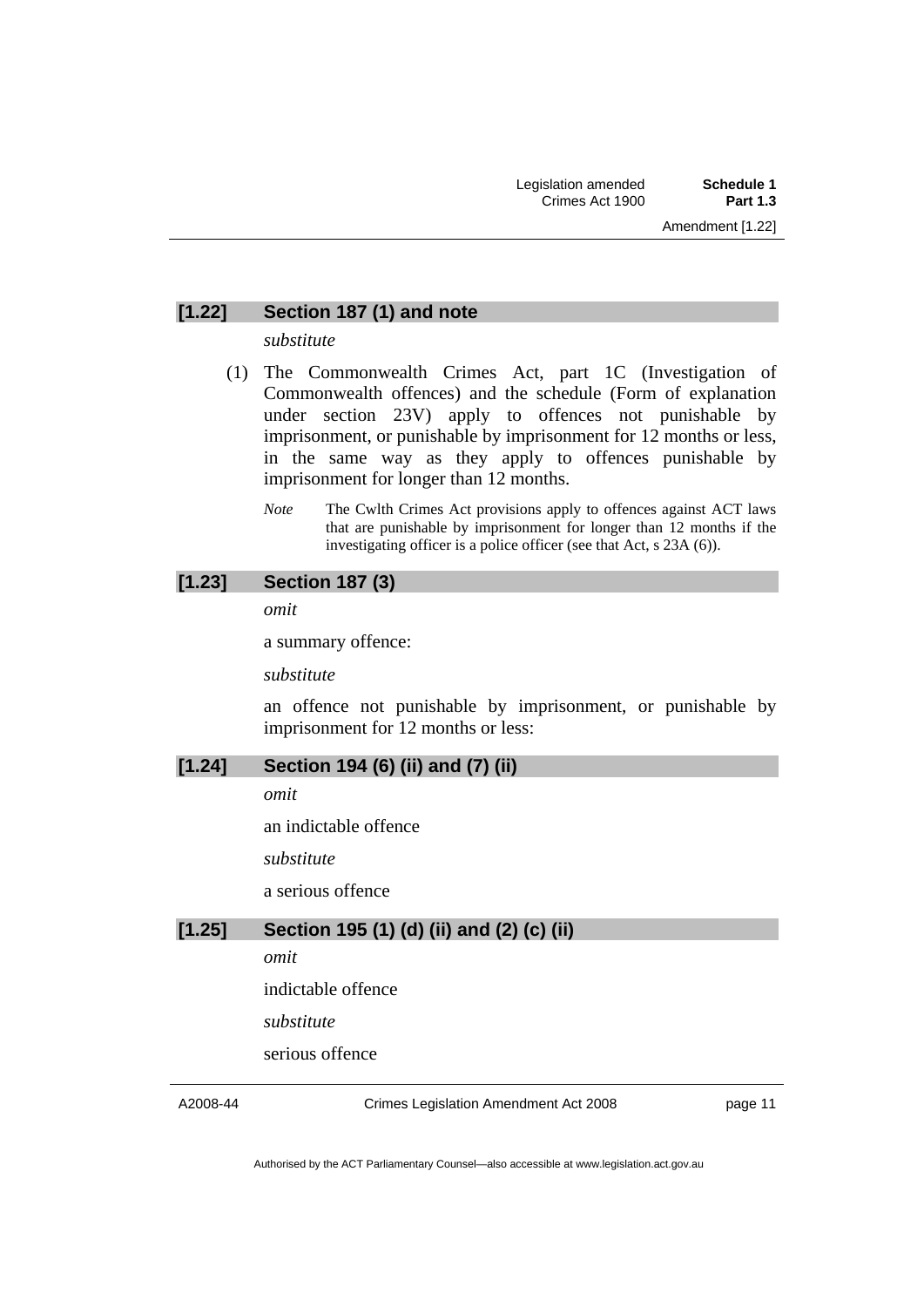**Schedule 1** Legislation amended<br> **Part 1.3** Crimes Act 1900 **Part 1.3** Crimes Act 1900 Amendment [1.26]

### **[1.26] Section 207 (1) (a)**

*omit* 

an indictable offence

*substitute* 

a serious offence

### **[1.27] Section 209 (1) (a)**

*omit* 

an indictable offence

*substitute* 

a serious offence

# **[1.28] Section 217 (1)**

*omit* 

an indictable offence

*substitute* 

a serious offence

## **[1.29] Section 220 (2) (b)**

*substitute* 

(b) the offence is a relevant offence; and

page 12 Crimes Legislation Amendment Act 2008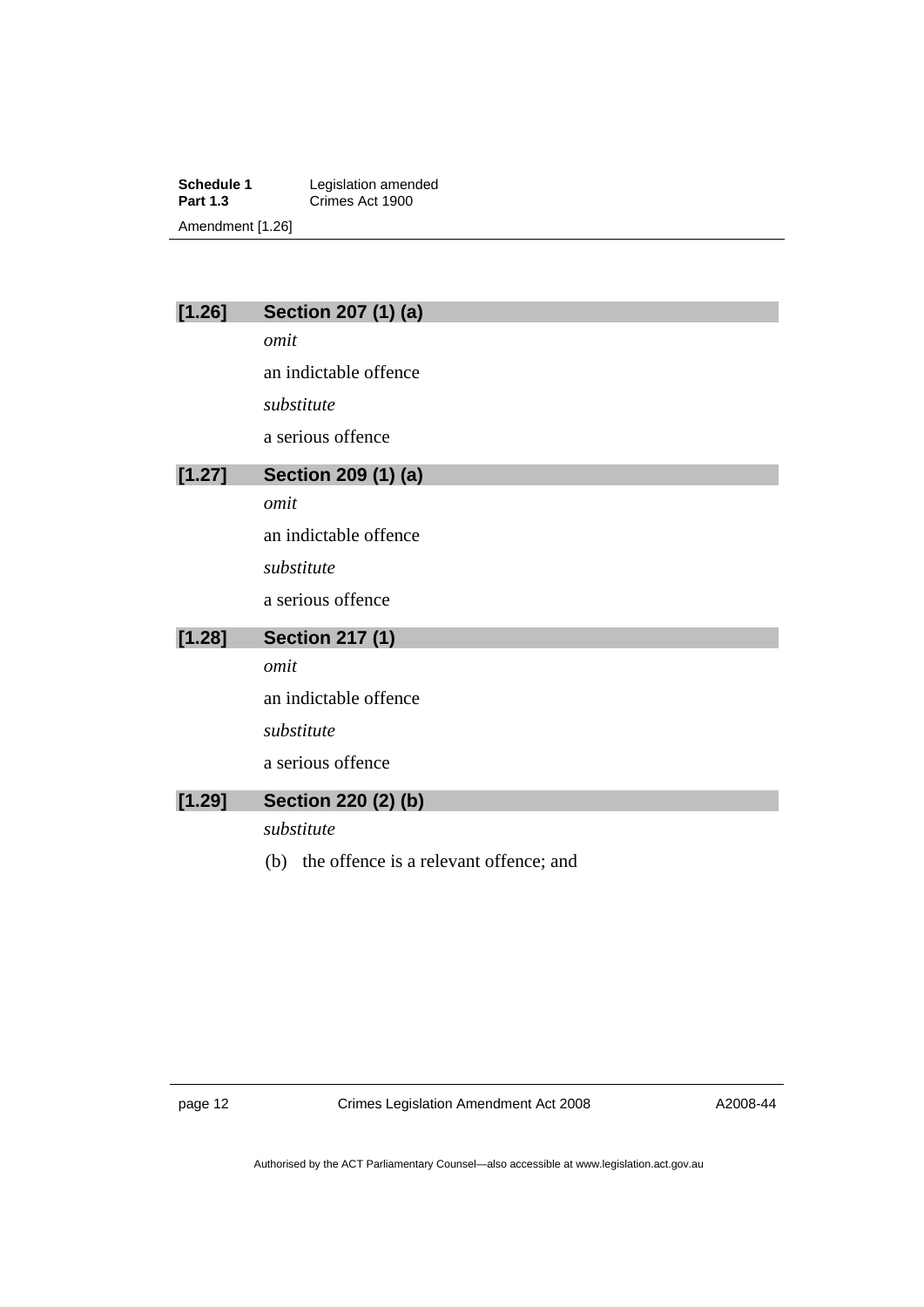## **[1.30] Section 220 (4), definition of** *relevant summary offence*

*substitute* 

*relevant offence* means—

- (a) a serious offence; or
- (b) an offence against any of the following:
	- (i) section 380 (Possession of offensive weapons and disabling substances);
	- (ii) section 381 (Possession of offensive weapons and disabling substances with intent);
	- (iii) the Criminal Code, section 321 (Minor theft);
	- (iv) the *Road Transport (Alcohol and Drugs) Act 1977*, section 19 (Prescribed blood alcohol concentration exceeded).

#### **[1.31] Section 253 (1), definition of** *offence to which this Act applies*

*omit* 

indictable offence

*substitute* 

offence punishable by imprisonment for longer than 12 months

### **[1.32] Section 300, definition of** *serious offence***, paragraph (a)**  *substitute*

 (a) an offence involving actual or threatened violence and punishable by imprisonment for longer than 12 months; or

# **[1.33] Section 374**  *omit*

A2008-44

Crimes Legislation Amendment Act 2008

page 13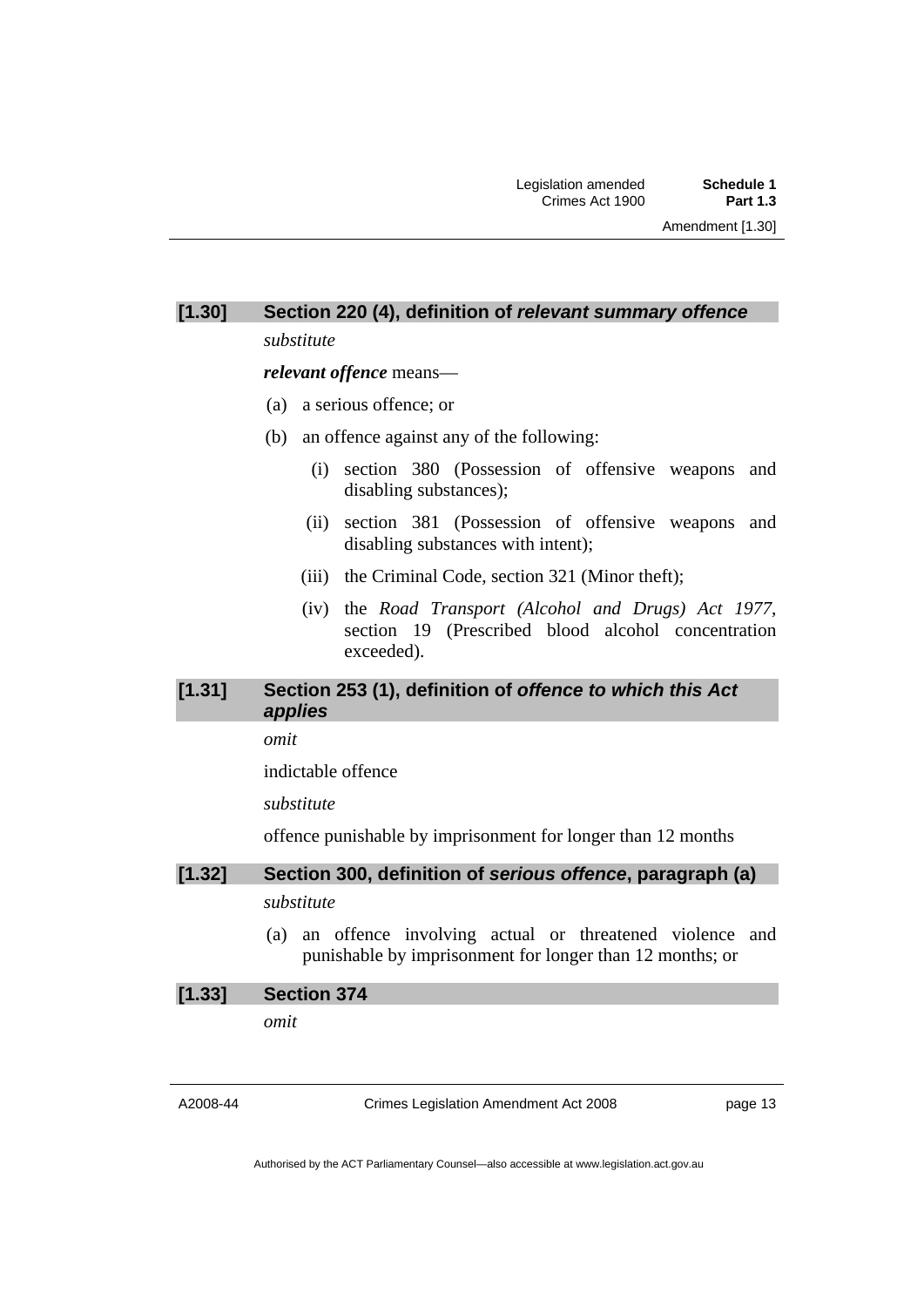**Schedule 1** Legislation amended<br> **Part 1.3** Crimes Act 1900 **Part 1.3** Crimes Act 1900 Amendment [1.34]

#### **[1.34] New section 375 (1) (c)**

*insert* 

 (c) an offence against the Criminal Code, section 310 (Aggravated robbery) or section 312 (Aggravated burglary).

| [1.35] | Section 375 (3) (b)                                                                                                                                                                    |
|--------|----------------------------------------------------------------------------------------------------------------------------------------------------------------------------------------|
|        | omit                                                                                                                                                                                   |
|        | \$10 000                                                                                                                                                                               |
|        | substitute                                                                                                                                                                             |
|        | \$30 000                                                                                                                                                                               |
| [1.36] | New section 375 (6A)                                                                                                                                                                   |
|        | insert                                                                                                                                                                                 |
| (6A)   | When the court is satisfied the case is ready to be listed for hearing,<br>the court must ask the defendant whether the defendant consents to<br>the case being disposed of summarily. |

#### **[1.37] Section 375 (7) (c)**

*substitute* 

- (c) the defendant consented to the case being disposed of summarily and the consent has not been withdrawn under section 375A; and
- (d) if the charge is for an offence against the Criminal Code, section 310 or section 312—the prosecutor also consents to the case being disposed of summarily.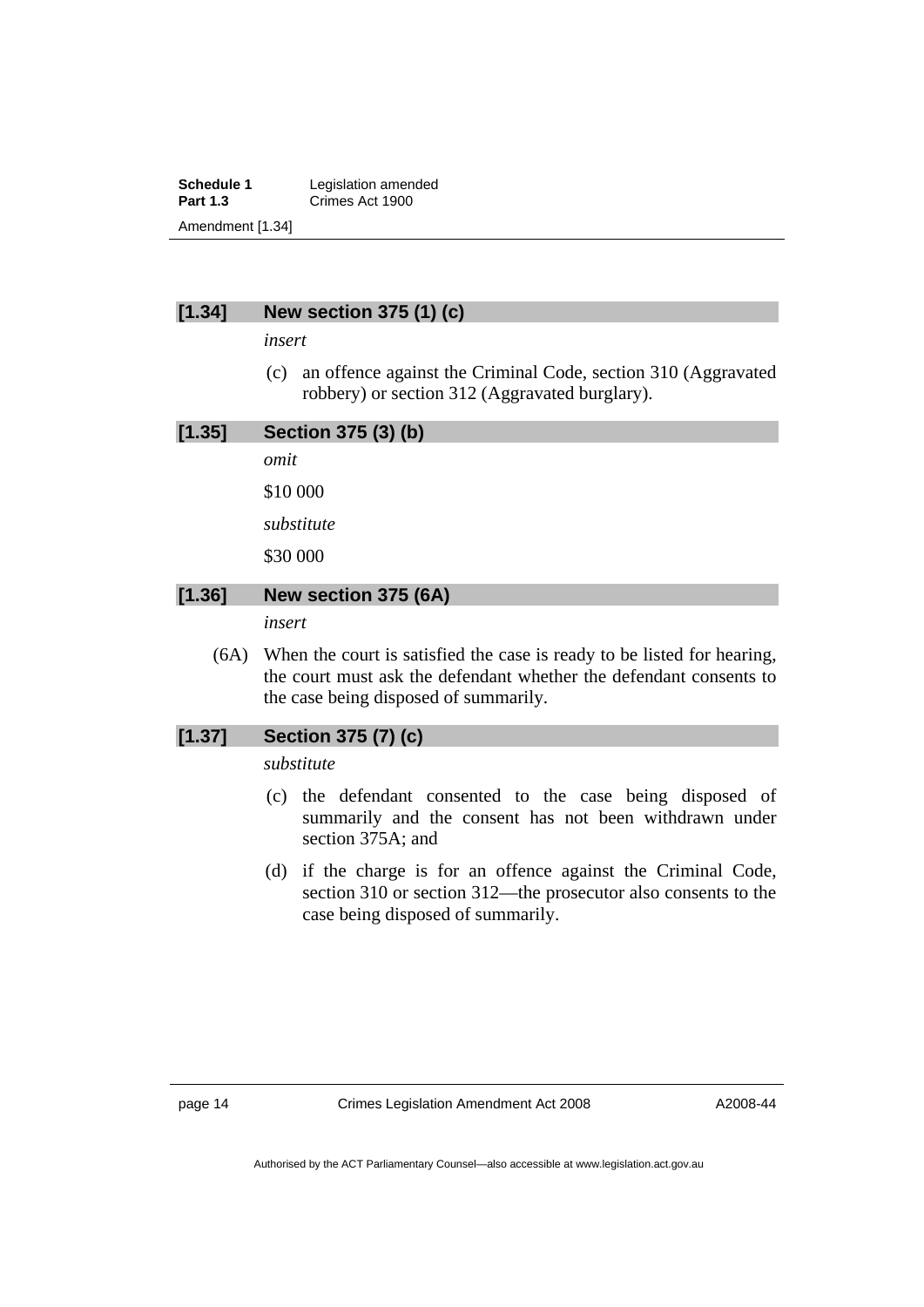### **[1.38] Section 375 (8) (c)**

*substitute* 

- (c) the defendant consents to the case being disposed of summarily and the consent is not withdrawn under section 375A; and
- (d) if the charge is for an offence against the Criminal Code, section 310 or section 312—the prosecutor also consents to the case being disposed of summarily.

### **[1.39] Section 375 (11) (b)**

*substitute* 

 (b) the defendant's consent to the case being disposed of summarily has been withdrawn under section 375A;

#### **[1.40] New section 375 (11A)**

*insert* 

- (11A) If the Magistrates Court disposes of a case summarily under this section and convicts the defendant of the offence, the court must not impose a penalty that exceeds—
	- (a) a fine of \$15 000, imprisonment for 5 years or both; or
	- (b) if the maximum penalty provided for the offence by the law creating it is less than the penalty mentioned in paragraph (a) the maximum penalty.

#### **[1.41] Section 375 (12)**

*omit* 

If the court

*substitute* 

If the Childrens Court

A2008-44

Crimes Legislation Amendment Act 2008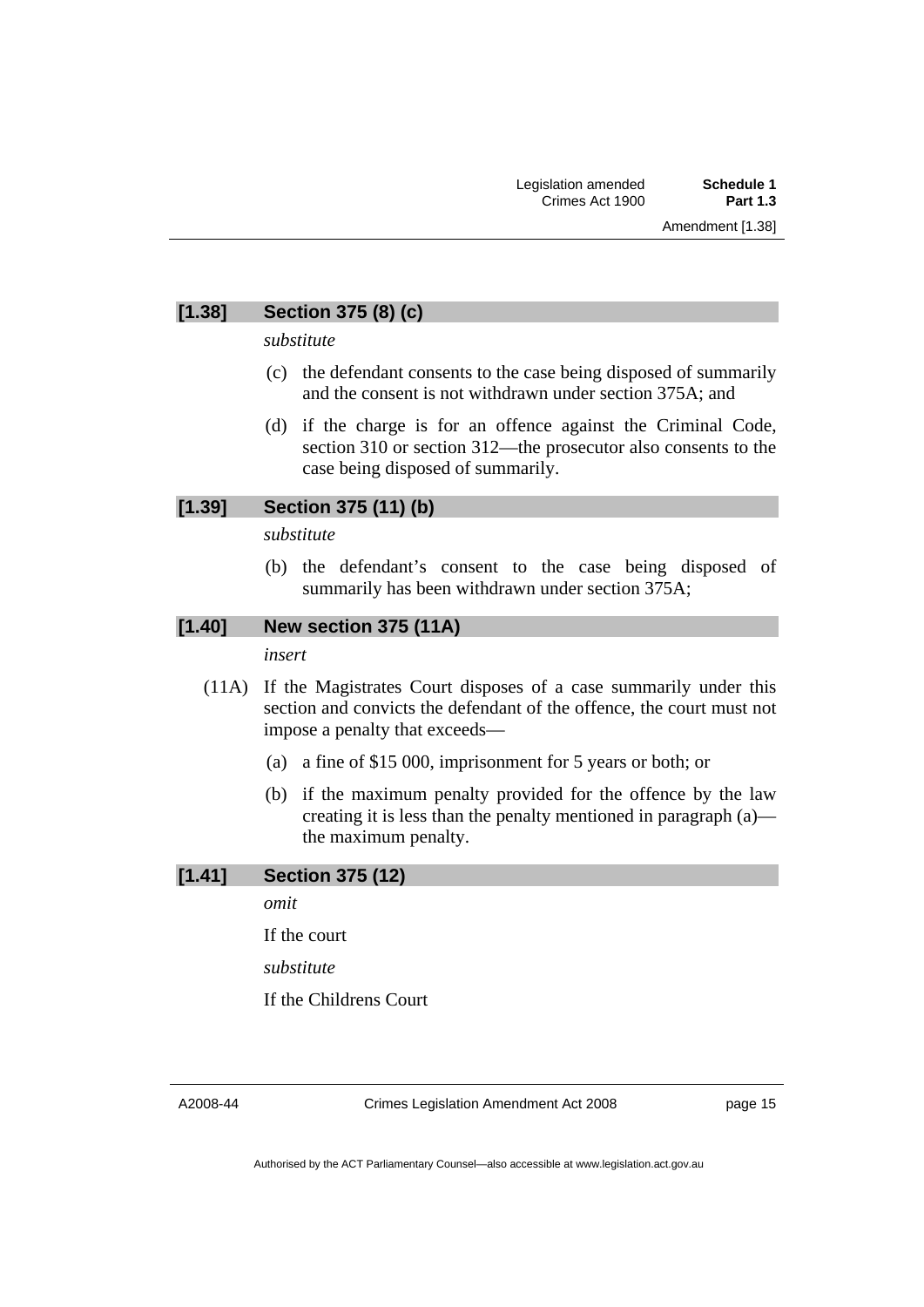**Schedule 1** Legislation amended<br> **Part 1.3** Crimes Act 1900 **Part 1.3** Crimes Act 1900 Amendment [1.42]

#### **[1.42] New section 375A**

*insert* 

#### **375A Withdrawal of consent to summary disposal of case**

- (1) A consent given by a defendant under section 375 (6A) to summary disposal of a case can be withdrawn only if the court grants leave under this section.
- (2) The defendant may apply to the court for leave to withdraw the consent.
- (3) However, an application may not be made if a prosecution witness has given evidence in person at the hearing.
- (4) The court may grant leave only if satisfied on reasonable grounds that—
	- (a) a significant change in relation to the defendant or the case happened after the consent was given; and
	- (b) granting the leave is justified in all the circumstances.

#### **Examples—par (a)**

- 1 the defendant changed his or her legal representative before the start of the hearing
- 2 the prosecution provided new evidence before the start of the hearing.
- *Note* An example is part of the Act, is not exhaustive and may extend, but does not limit, the meaning of the provision in which it appears (see Legislation Act, s 126 and s 132).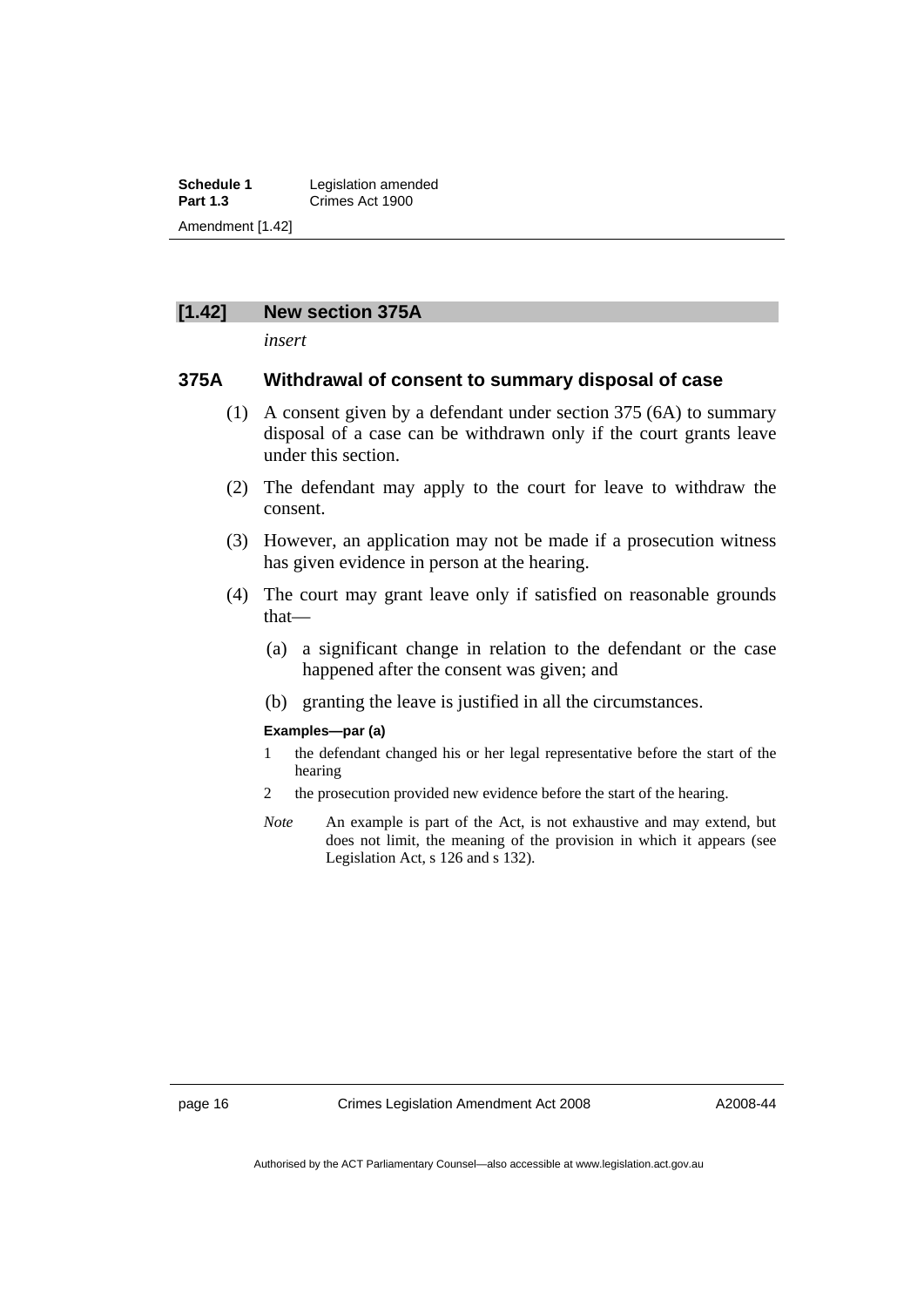#### **[1.43] New part 30**

*insert* 

# **Part 30 Transitional—Crimes Legislation Amendment Act 2008**

### **600 Application of amendments**

The amendments of part 17 (Offences punishable summarily and summary procedure generally) made by the *Crimes Legislation Amendment Act 2008* do not apply to a proceeding for an offence if the hearing in the proceeding has started before the amendments commence.

### **601 Transitional regulations**

- (1) A regulation may prescribe transitional matters necessary or convenient to be prescribed because of the enactment of the *Crimes Legislation Amendment Act 2008*.
- (2) A regulation may modify this part (including in relation to another territory law) to make provision in relation to anything that, in the Executive's opinion, is not, or is not adequately or appropriately, dealt with in this part.
- (3) A regulation under subsection (2) has effect despite anything else in this Act or another territory law.

#### **602 Expiry—pt 30**

This part expires 1 year after the day it commences.

A2008-44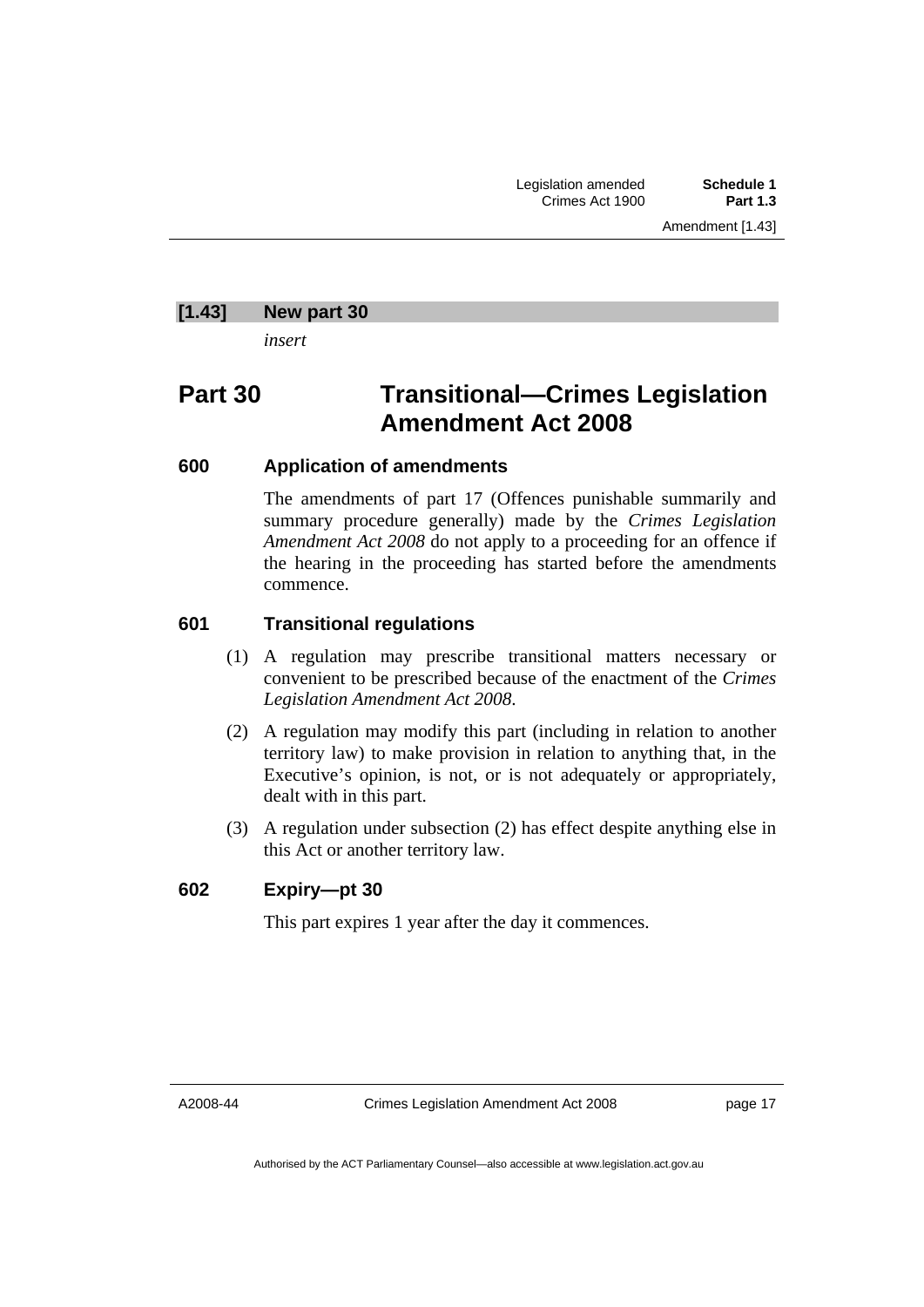# <span id="page-19-0"></span>**Part 1.4 Crimes (Forensic Procedures) Act 2000**

### **[1.44] Meaning of** *serious offence* **and** *serious offender* **Section 9 (1) (a)**

*substitute* 

 (a) an offence against a territory law punishable by imprisonment for longer than 12 months; or

# **Part 1.5 Crimes (Sentencing) Act 2005**

### **[1.45] Section 48 (b)**

*substitute* 

- (b) an offence against any of the following provisions of the *Crimes Act 1900*;
	- (i) section 25 (Causing grievous bodily harm);
	- (ii) section 26 (Common assault);
	- (iii) section 35 (Stalking);
	- (iv) section 39 (Neglect etc of children);
	- (v) section 47 (Concealment of birth); or

#### **[1.46] Section 48, note**

#### *omit*

punishable by imprisonment for longer than 1 year

#### *substitute*

punishable by imprisonment for longer than 2 years

page 18 Crimes Legislation Amendment Act 2008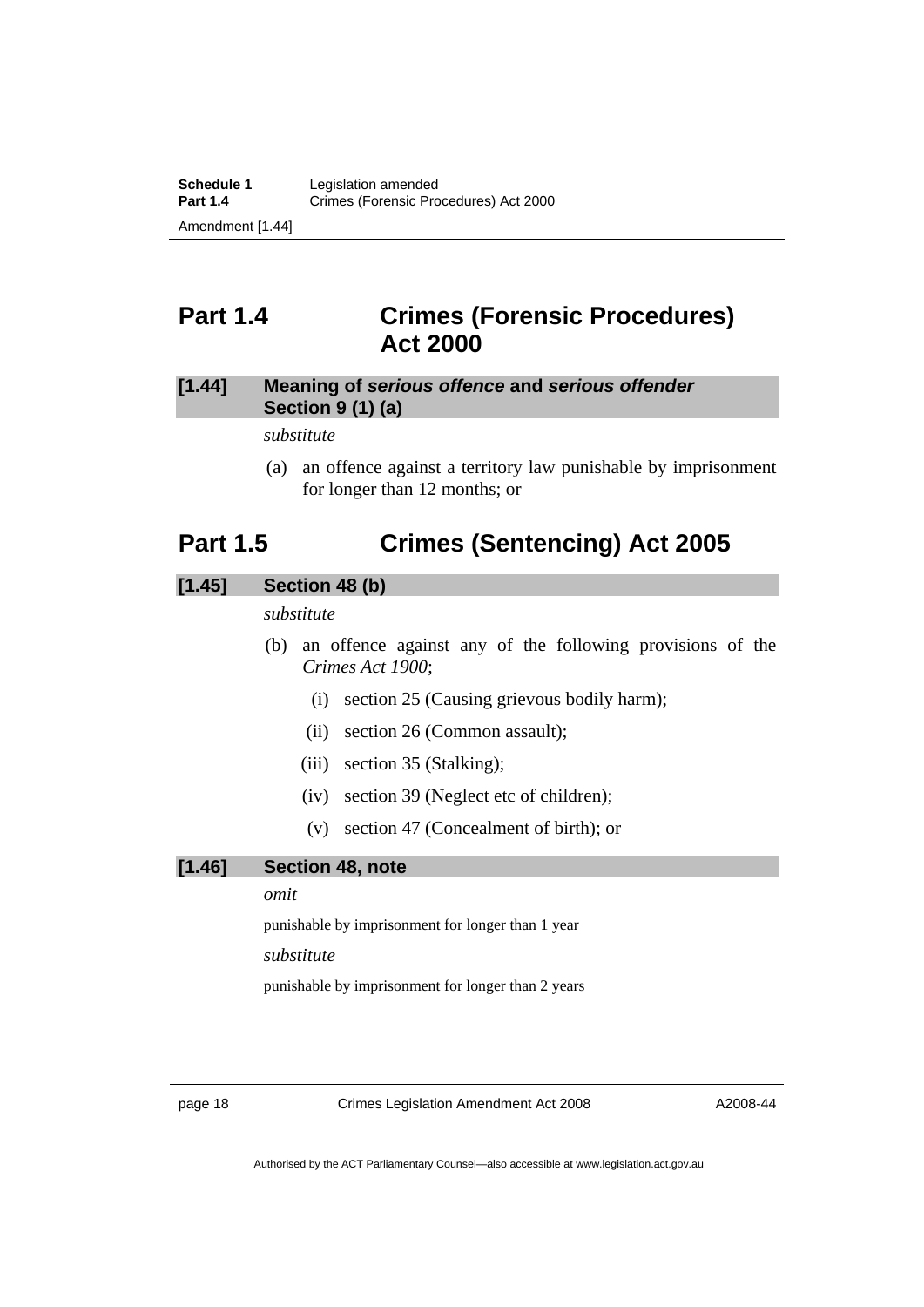# <span id="page-20-0"></span>**Part 1.6 Criminal Code 2002**

| [1.47] | <b>Section 317</b>                                  |
|--------|-----------------------------------------------------|
|        | relocate as section 322A                            |
| [1.48] | Division 3.2.3 heading                              |
|        | relocate before section 319                         |
| [1.49] | Division 3.8.1 heading                              |
|        | omit                                                |
| [1.50] | Division 3.8.2 heading                              |
|        | omit                                                |
| [1.51] | <b>Section 363 heading</b>                          |
|        | substitute                                          |
| 363    | <b>Obstructing territory official-minor offence</b> |
|        | A.<br>. VII.<br>. н.                                |

# **Part 1.7 Domestic Violence and Protection Orders Act 2001**

| [1.52] | Schedule 1, item 6 |                                             |
|--------|--------------------|---------------------------------------------|
|        | substitute         |                                             |
| 6      | 22                 | assault with intent to commit other offence |
|        |                    |                                             |
| [1.53] |                    | Schedule 1, item 10A                        |
|        | omit               |                                             |
|        |                    |                                             |

A2008-44

Crimes Legislation Amendment Act 2008

page 19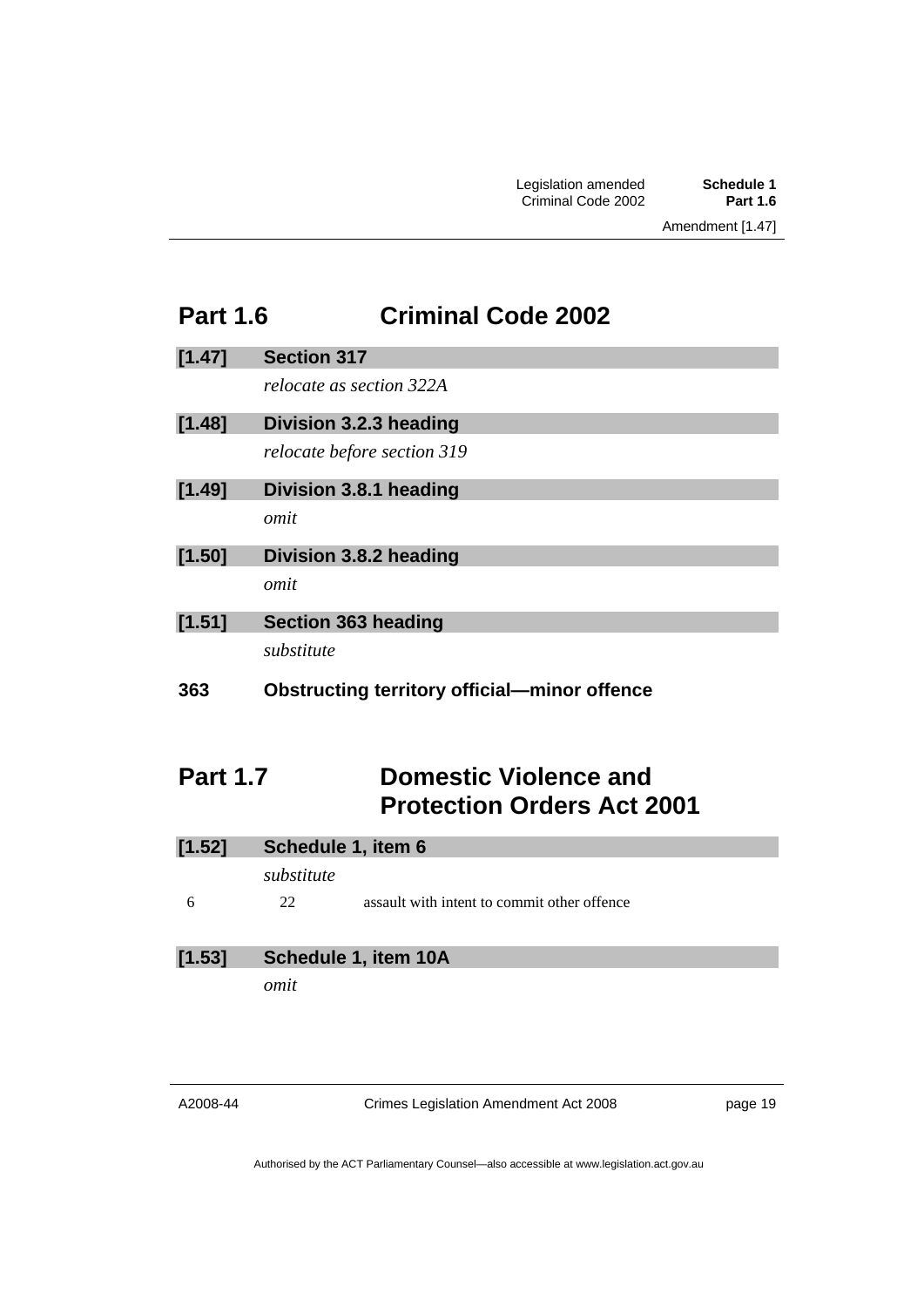# <span id="page-21-0"></span>**Part 1.8 Domestic Violence and Protection Orders Act 2008**

| [1.54] | Schedule 1, item 6 |              |                                             |
|--------|--------------------|--------------|---------------------------------------------|
|        | substitute         |              |                                             |
| 6      | Crimes Act         | $22^{\circ}$ | assault with intent to commit other offence |
|        |                    |              |                                             |

### **[1.55] Schedule 1, item 11**

*omit* 

# **Part 1.9 Evidence (Miscellaneous Provisions) Act 1991**

| [1.56] | <b>Section 38 (4)</b> |
|--------|-----------------------|
|        | omit                  |
|        | committal proceeding  |
|        | substitute            |
|        | committal hearing     |
| [1.57] | Section 38 (4), note  |
|        | omit                  |
| [1.58] | Section 38A (3)       |
|        | omit                  |
|        | committal proceeding  |
|        | substitute            |
|        | committal hearing     |
|        |                       |

page 20 Crimes Legislation Amendment Act 2008

A2008-44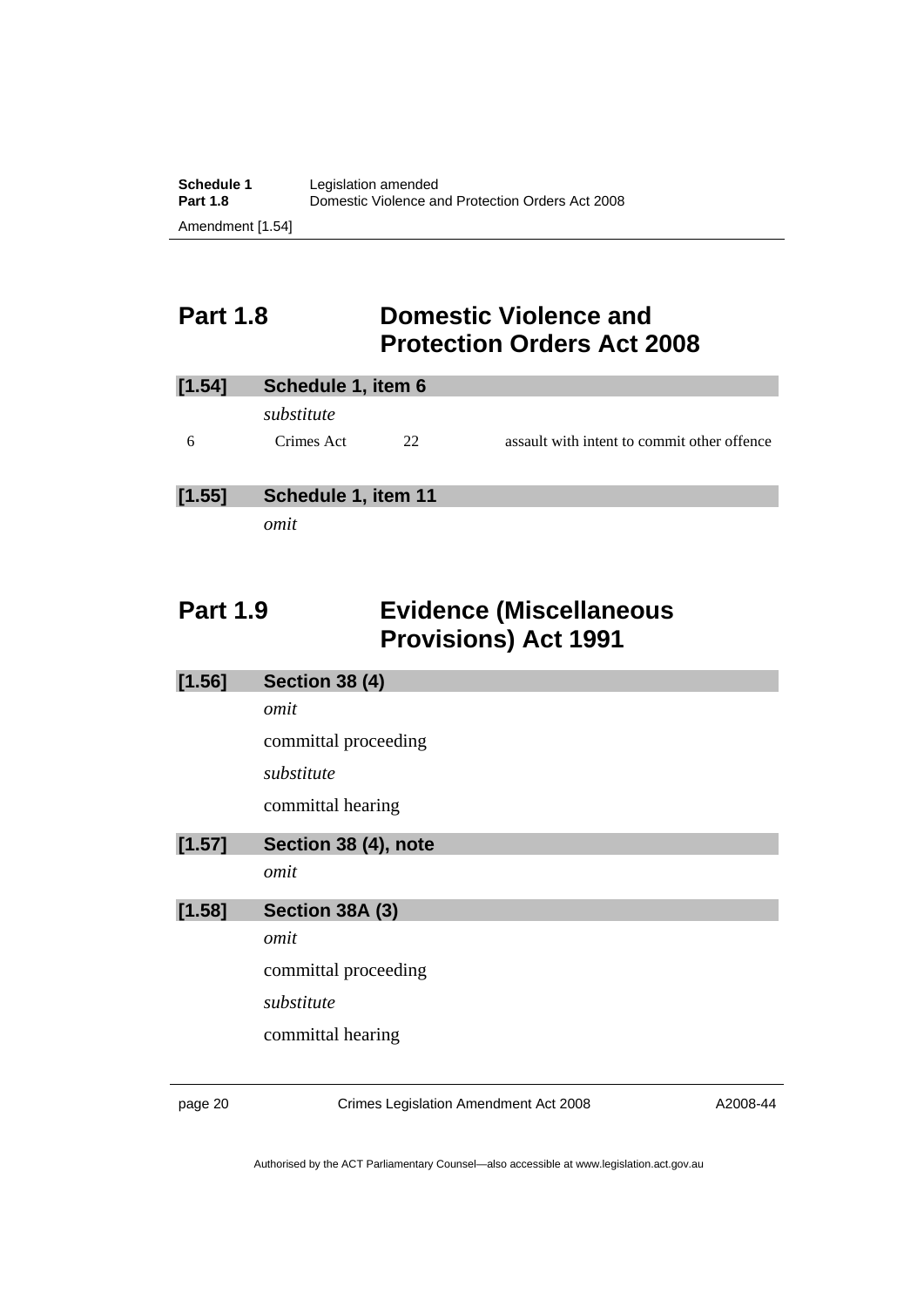<span id="page-22-0"></span>

| [1.59] | <b>Section 41 (4)</b> |  |  |
|--------|-----------------------|--|--|
|        | omit                  |  |  |
|        | committal proceeding  |  |  |
|        | substitute            |  |  |
|        | committal hearing     |  |  |
| [1.60] | Section 41 (4), note  |  |  |
|        | omit                  |  |  |
| [1.61] | Section 41A (3)       |  |  |
|        | omit                  |  |  |
|        | committal proceeding  |  |  |
|        | substitute            |  |  |
|        | committal hearing     |  |  |
|        |                       |  |  |

# **Part 1.10 Legislation Act 2001**

| [1.62] | <b>Section 190 (1)</b> |  |
|--------|------------------------|--|

*substitute* 

- (1) An offence is an *indictable offence* if—
	- (a) it is punishable by imprisonment for longer than 2 years; or
	- (b) it is declared by an ACT law to be an indictable offence.

A2008-44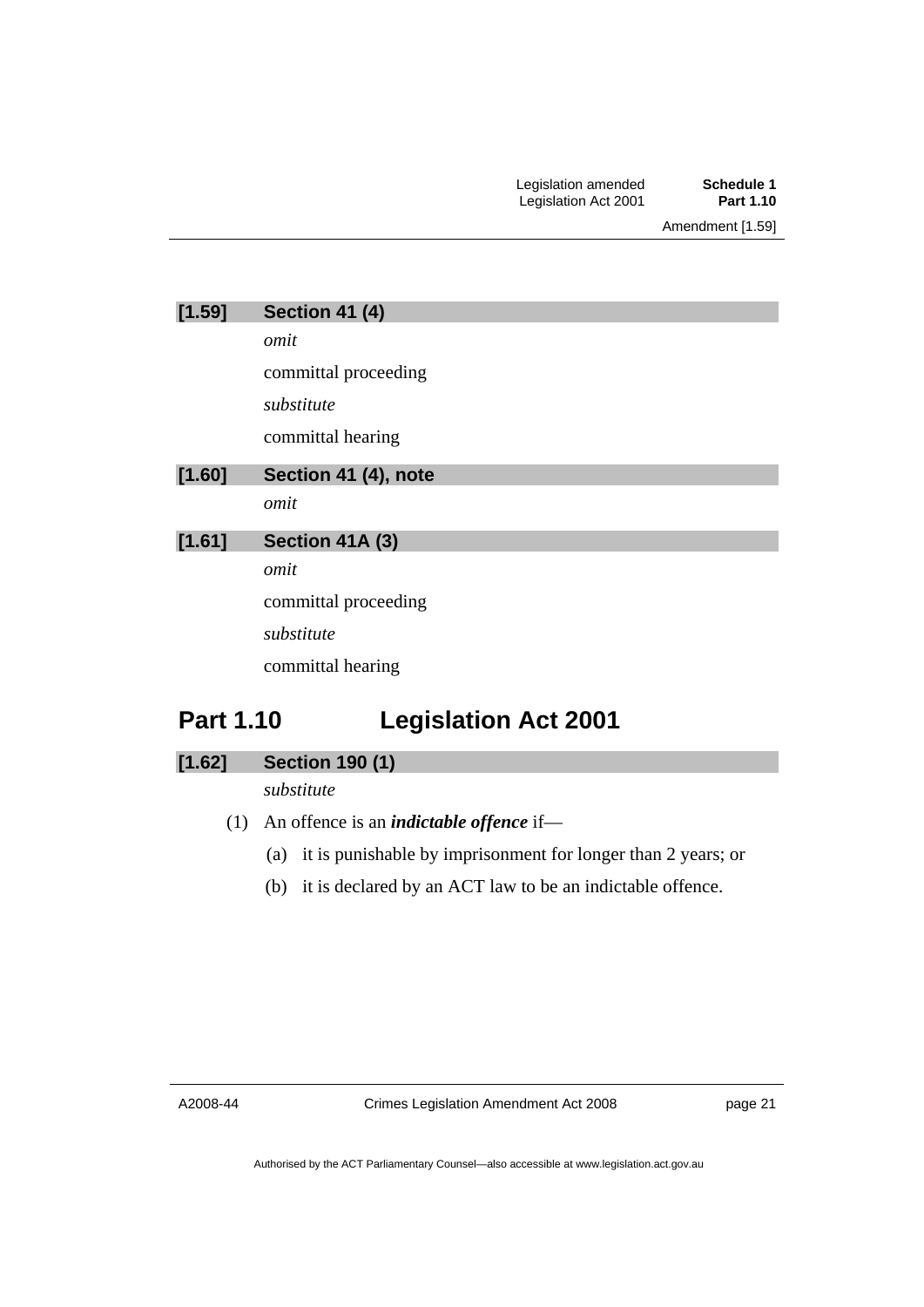<span id="page-23-0"></span>**Schedule 1** Legislation amended<br> **Part 1.11** Magistrates Court Ac **Magistrates Court Act 1930** Amendment [1.63]

# **Part 1.11 Magistrates Court Act 1930**

#### **[1.63] Section 17B**

*omit* 

### **[1.64] Section 89A (5) (b)**

*substitute* 

(b) all the evidence for the prosecution has been taken;

#### **[1.65] Section 90**

*substitute* 

### **90 Committal proceedings—prosecution evidence to be given to accused person**

- (1) This section applies if a person (the *accused person*) is charged with an indictable offence and a committal hearing is to be held in relation to the charge.
- (2) Within the period, prescribed under the rules, before the date set for the committal hearing, the informant must serve the following documents on the accused person:
	- (a) a copy of the written statements that the informant proposes to tender at the hearing;
	- (b) for each exhibit identified in the statements—a copy of the exhibit or a notice relating to inspection of it.
- (3) A copy of the documents served must be filed in the court within the period prescribed under the rules.
- (4) Before the committal hearing, the accused person or the person's lawyer may ask the informant to allow the accused person or the person's lawyer to—
	- (a) inspect the exhibits mentioned in the notice (if any) served on the accused person under subsection (2) (b); and

page 22 Crimes Legislation Amendment Act 2008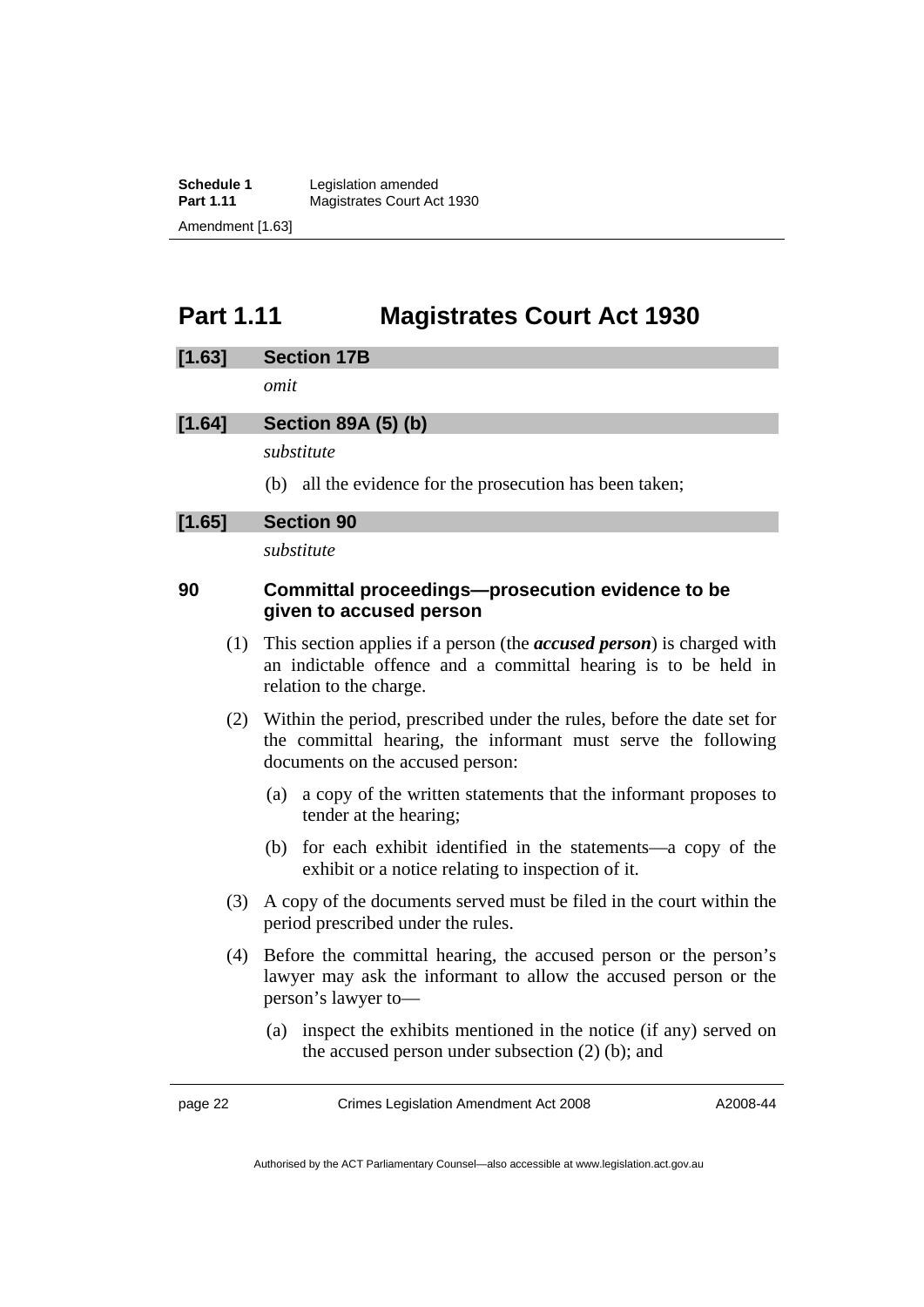- (b) if a statement is in the form of a transcript of a recording as mentioned in section 90AA (3A)—listen to or view the recording.
- (5) The informant must comply with a request under subsection (4).
- (6) Subsection (4) (b) does not entitle the accused person or the person's lawyer to be given or make a copy of the recording.

#### **[1.66] Section 90AA (1)**

*substitute* 

 (1) If the informant has served a copy of a written statement on the accused person in accordance with section 90, the court at the committal hearing must admit the statement (and any exhibit identified in it) as evidence of the matters in it unless the statement (or exhibit) is inadmissible under this section or according to the rules of evidence.

#### **[1.67] Section 90AA (4) to (8)**

*omit* 

#### **[1.68] Section 90AA (10) and (11)**

*substitute* 

- (10) A prosecution witness may give evidence-in-chief in person at a committal hearing only with the court's leave.
- (11) The court may give leave only—
	- (a) on application by the prosecution; and
	- (b) if it considers that the interests of justice cannot adequately be satisfied if the witness's evidence-in-chief is not given in person at the hearing.

A2008-44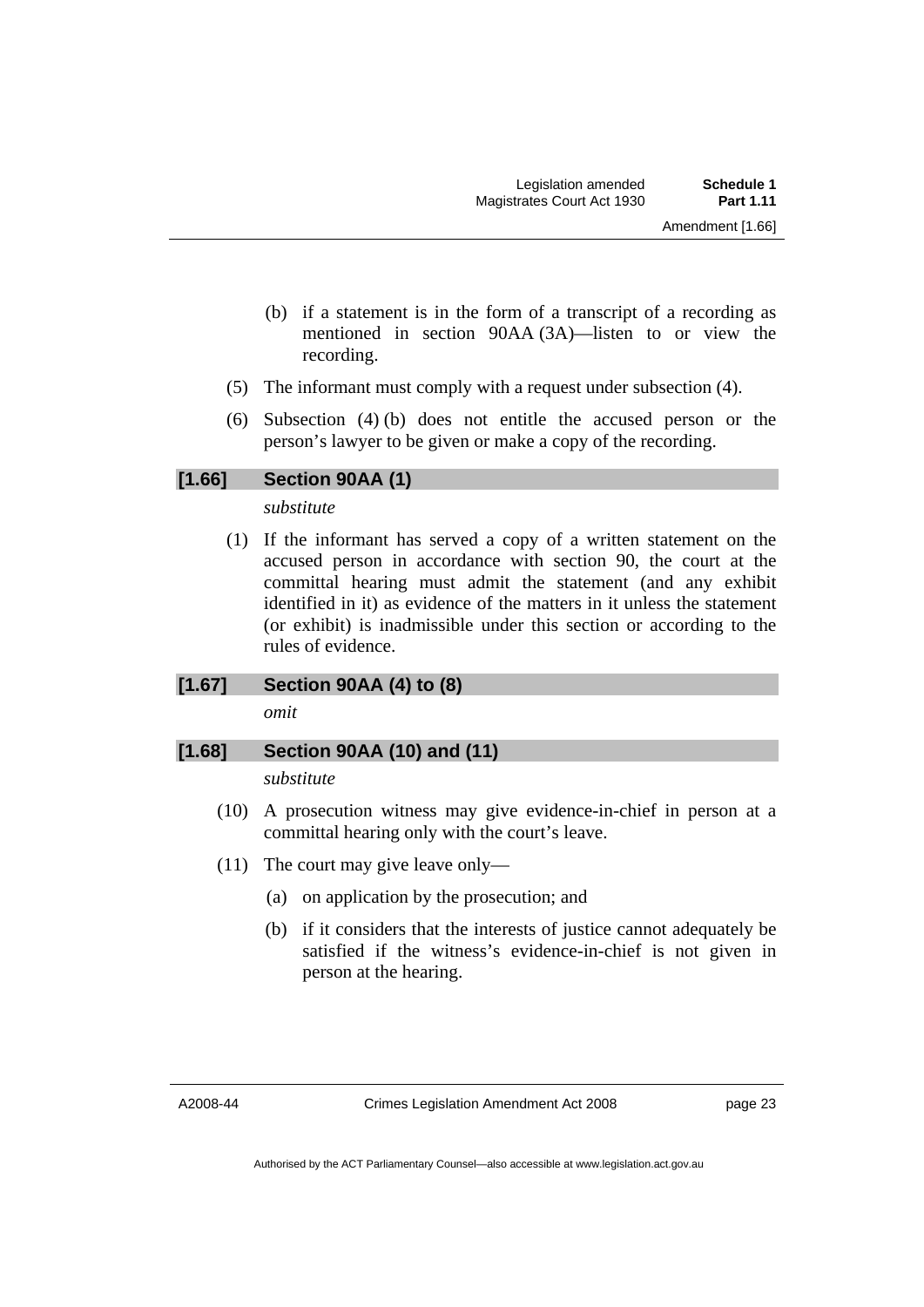**Schedule 1** Legislation amended<br> **Part 1.11** Magistrates Court Ac **Magistrates Court Act 1930** Amendment [1.69]

#### **[1.69] Section 90AA (12), definitions of** *proceeding for a sexual offence* **and** *sexual offence*

*omit* 

| [1.70] | <b>Section 90A heading</b> |
|--------|----------------------------|
|        | substitute                 |

**90A Plea of guilty at committal hearing** 

#### **[1.71] Section 90AB**

*substitute* 

### **90AB Witnesses generally not to be cross-examined at committal hearing**

- (1) A witness must not be cross-examined at a committal hearing if—
	- (a) the hearing relates to a sexual offence (whether or not it relates also to another offence); and
	- (b) the witness is a complainant in relation to the sexual offence.
- (2) A witness (other than a witness mentioned in subsection (1)) must not be cross-examined at a committal hearing unless, on application by the party seeking to cross-examine the witness, the court is satisfied that—
	- (a) the party has—
		- (i) identified an issue to which the proposed questioning relates; and
		- (ii) provided a reason why the evidence of the witness is relevant to the issue; and
		- (iii) explained why the evidence disclosed by the prosecution does not address the issue; and

page 24 Crimes Legislation Amendment Act 2008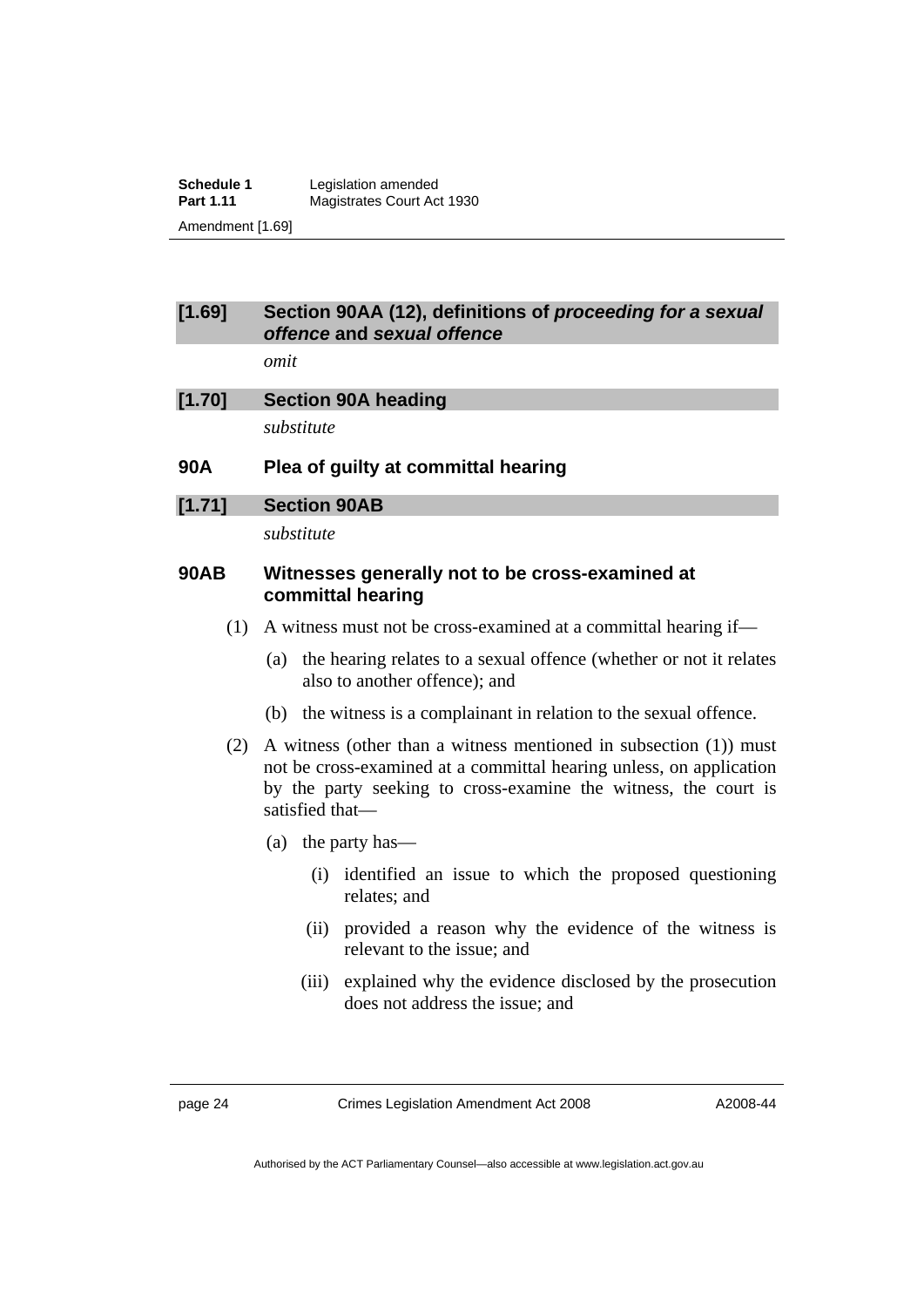- (iv) identified to the court the purpose and general nature of the questions to be put to the witness to address the issue; and
- (b) the interests of justice cannot adequately be satisfied by leaving cross-examination of the witness about the issue to the trial.
- (3) In this section:

*sexual offence* means an offence against the *Crimes Act 1900*, part 3 (Sexual offences), part 4 (Female genital mutilation) or part 5 (Sexual servitude).

### **[1.72] Section 90ABA**

*substitute* 

### **90ABA Attendance of accused not required if order made under s 89A**

The accused person is not required to be present at the committal hearing if the person is excused from attending the hearing under section 89A.

### **[1.73] Section 91**

*omit* 

**[1.74] Section 92 heading** 

*substitute* 

### **91 Proceeding following prosecution evidence**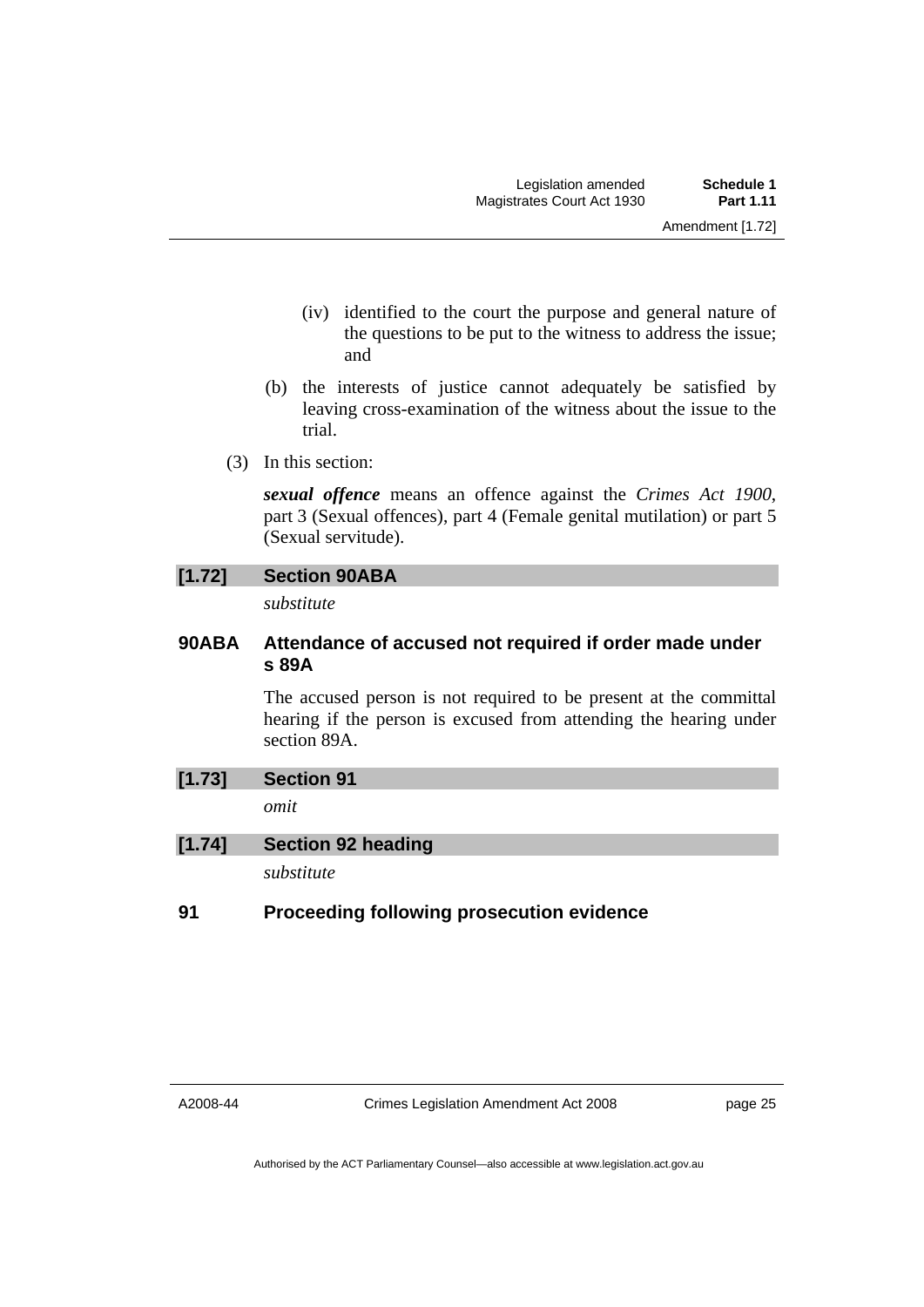**Schedule 1** Legislation amended<br> **Part 1.11** Magistrates Court Ac **Magistrates Court Act 1930** Amendment [1.75]

#### **[1.75] Section 92 (1)**

*omit everything before* 

the court must charge

*substitute* 

When all the evidence offered by the prosecution in relation to the indictable offence with which the accused person is charged has been taken,

#### **[1.76] Section 94 (a) and (b)**

*substitute* 

- (a) if the court is of the opinion, having regard to all the evidence before it, that there is a reasonable prospect that the person would be convicted of the offence—commit the person for trial for the offence; or
- (b) otherwise—if the person is in custody in relation to the offence, immediately order that the person be released from custody in relation to the offence.

#### **[1.77] Section 97 (a)**

*substitute* 

 (a) in a proceeding under this part, the court is of the opinion, having regard to all the evidence before it, that there is no reasonable prospect that the person would be convicted of the offence; or

#### **[1.78] New section 110 (1A)**

*insert* 

- (1A) However, the court may proceed under subsection (1) (a) only if satisfied on reasonable grounds that the defendant—
	- (a) knows the hearing date; and

page 26 Crimes Legislation Amendment Act 2008

A2008-44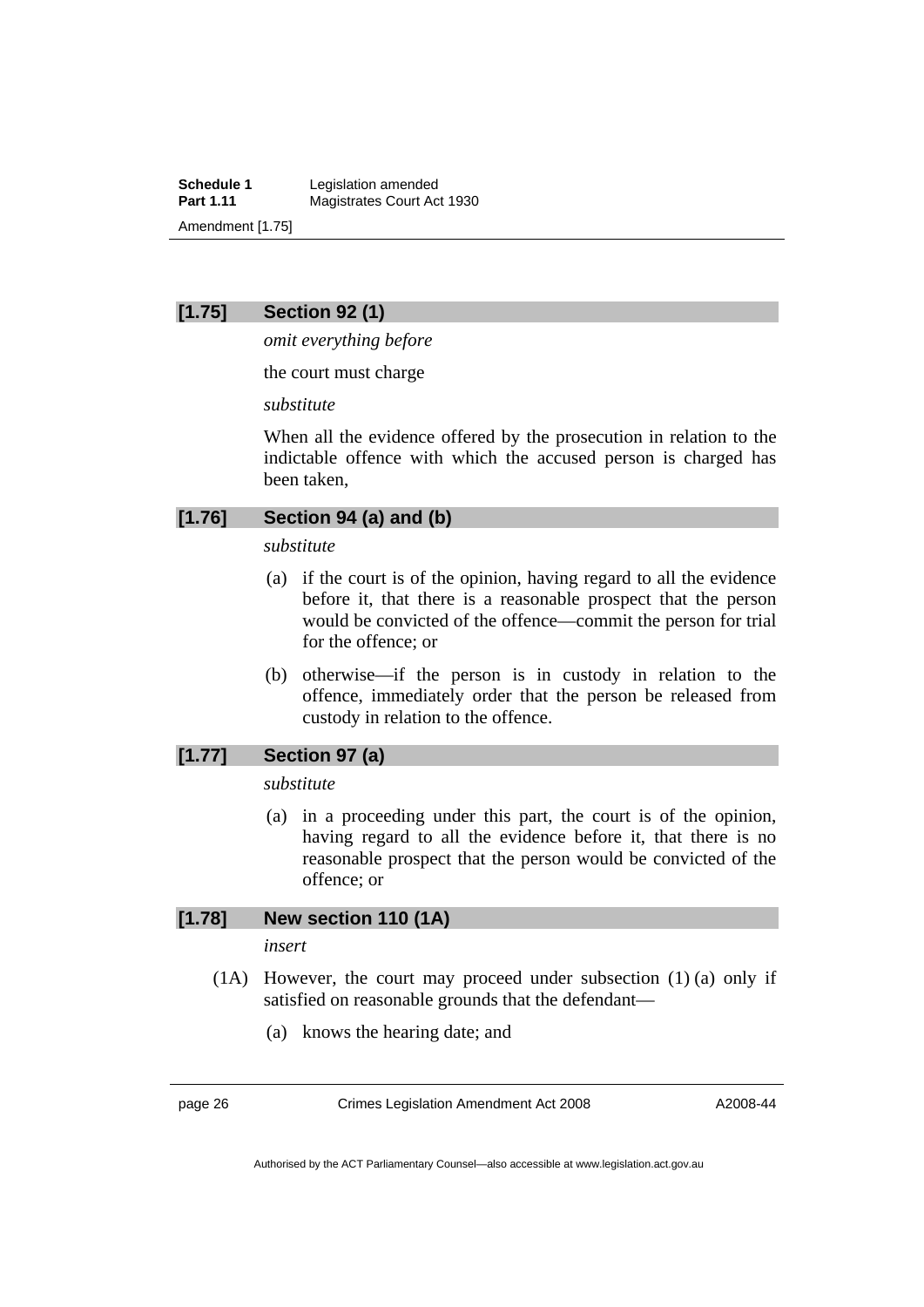- (b) understands that the court can proceed to hear and decide the case in the defendant's absence if the defendant fails to appear; and
- (c) has decided not to appear at the hearing.

# **[1.79] Section 207 (1) (c)**

*substitute* 

 (c) review appeals under division 3.10.3 (Review appeals in criminal matters).

### **[1.80] Section 219**

*substitute* 

### **219 No right of appeal under div 3.10.2 if review appeal**

- (1) A person is not entitled to appeal to the Supreme Court under this division against a decision of the Magistrates Court if the person has instituted an appeal against the decision under division 3.10.3 (Review appeals in criminal matters).
- (2) If a person institutes an appeal under division 3.10.3 in relation to a decision of the Magistrates Court, any appeal against the decision that has been instituted under this division is taken to be withdrawn.

#### **[1.81] Division 3.10.3 heading**

*substitute* 

# **Division 3.10.3 Review appeals in criminal matters**

#### **[1.82] Section 219B heading**

*substitute* 

#### **219B Decisions subject to review appeal**

Crimes Legislation Amendment Act 2008

page 27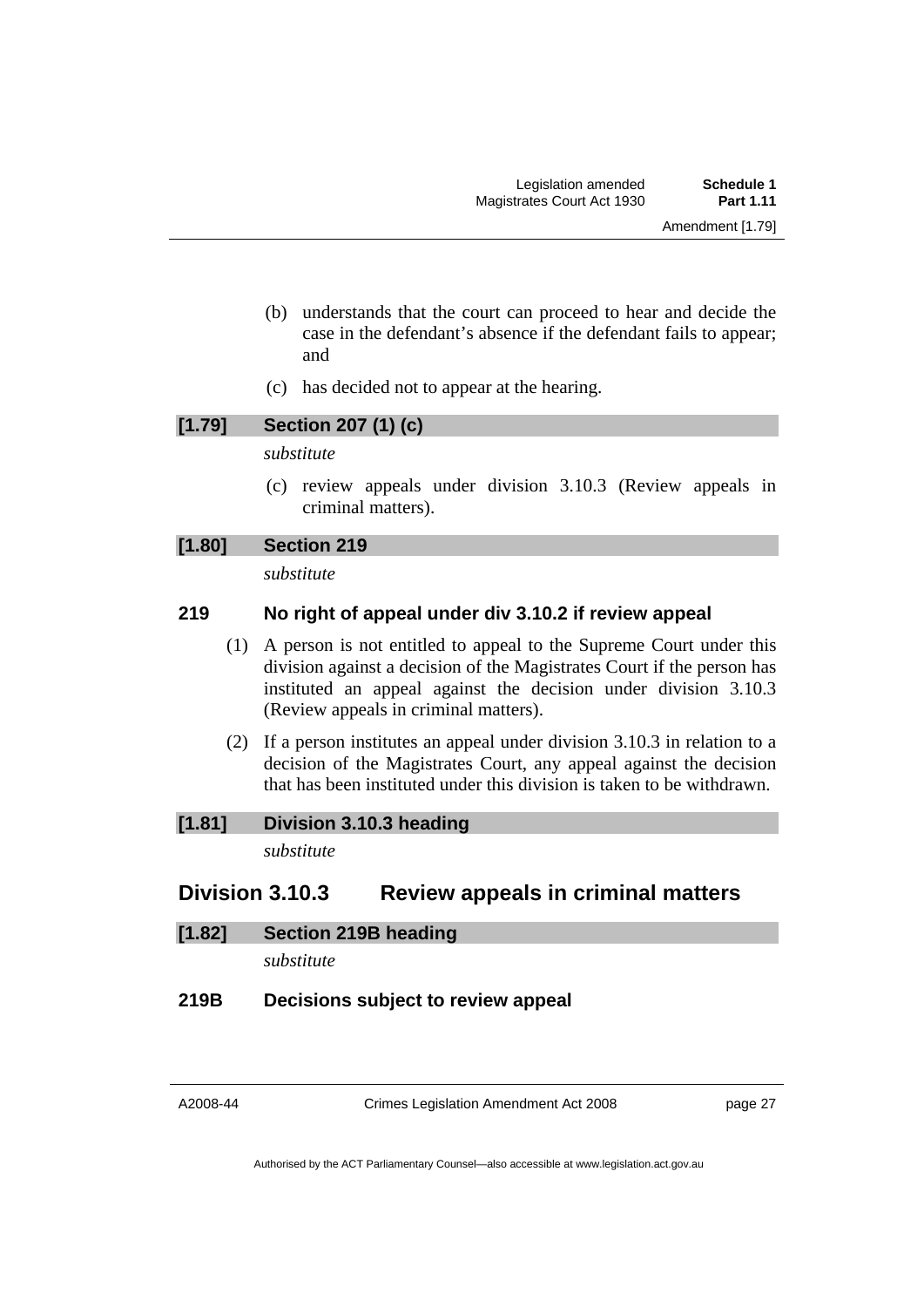**Schedule 1** Legislation amended<br> **Part 1.11** Magistrates Court Ac **Magistrates Court Act 1930** Amendment [1.83]

#### **[1.83] Section 219B (1)**

*omit everything before* 

in accordance with this division

*substitute* 

Each of the following is a decision of the Magistrates Court from which an appeal by way of review (a *review appeal*) may be made

**[1.84] Section 219C** 

*substitute* 

#### **219C How review appeal is instituted**

- (1) A review appeal must be instituted by the appellant filing a notice of appeal in the Supreme Court within 28 days after the day the conviction was entered, the order or decision was made or the sentence or penalty imposed, or within any further time the Supreme Court allows.
- (2) As soon as practicable after instituting the appeal, the appellant must—
	- (a) file a copy of the notice of appeal in the Magistrates Court; and
	- (b) serve a copy of the notice of appeal on—
		- (i) for an appeal mentioned in section 219B (1) (b) or  $(c)$  the director of public prosecutions; and
		- (ii) for any other appeal—the person who was the defendant in the proceeding in the Magistrates Court.

#### **219D Grounds for review**

The Supreme Court may review a decision of the Magistrates Court under this division on any 1 or more of the following grounds:

 (a) that there was a prima facie case of error or mistake on the part of the Magistrates Court;

page 28 Crimes Legislation Amendment Act 2008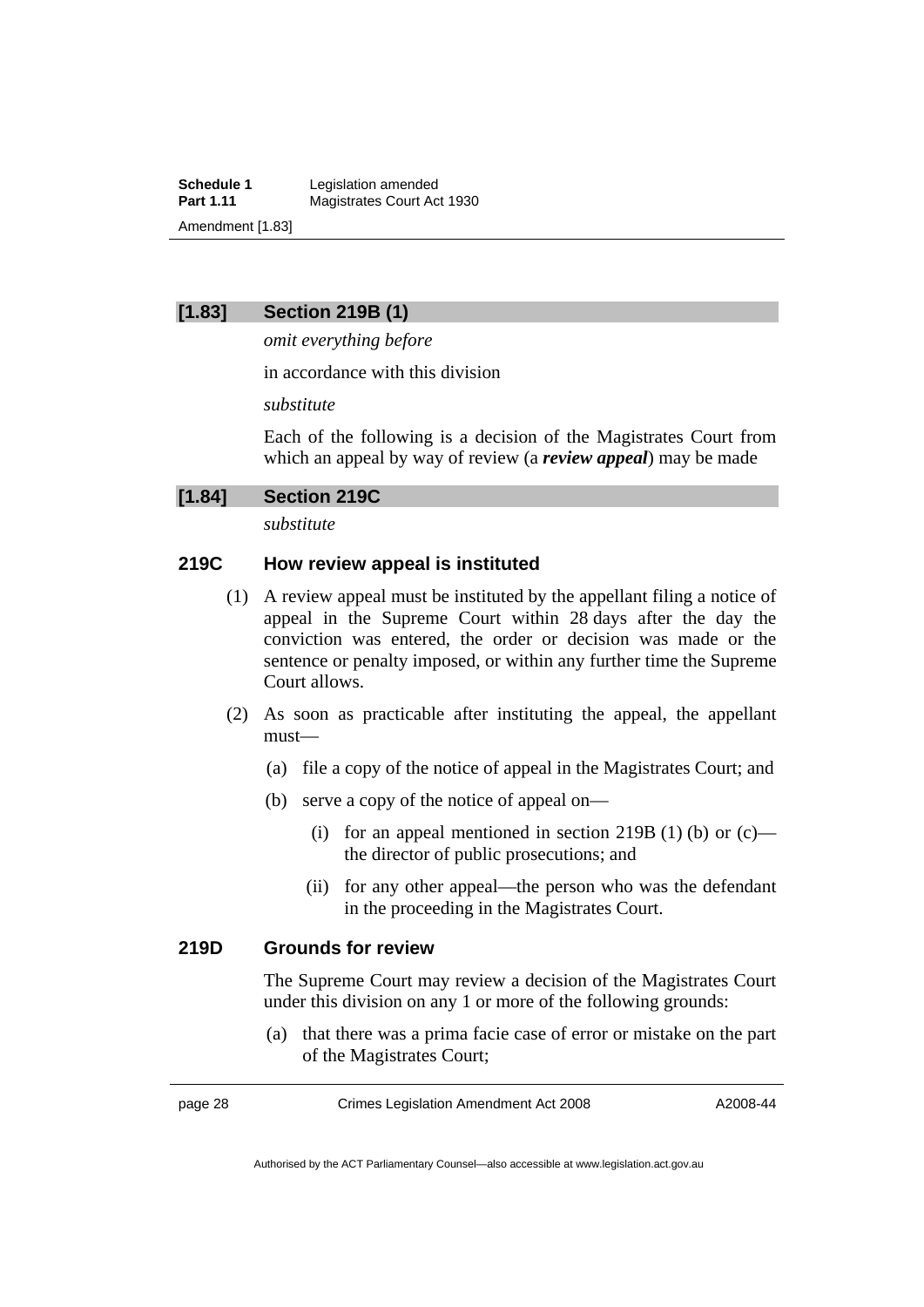- (b) that the Magistrates Court did not have jurisdiction or authority to make the decision;
- (c) that the decision of the Magistrates Court should not in law have been made;
- (d) for a decision mentioned in section 219B (1) (d) or (e)—that, in the circumstances of the case, the decision should not have been made;
- (e) for a decision mentioned in section 219B (1) (f)—that the sentence or penalty was manifestly inadequate or otherwise in error.

### **219E Report by Magistrate**

On a review appeal, the Supreme Court may, if it considers appropriate, make an order requiring the magistrate by whom the Magistrates Court was constituted to give to the Supreme Court a report setting out the reasons for the decision of the Magistrates Court and any facts or matters that in the view of the magistrate were relevant to the decision of the Magistrates Court.

### **[1.85] Section 219F (1)**

*substitute* 

- (1) On a review appeal, the Supreme Court may, after considering the evidence before the Magistrates Court and any further evidence called by leave of the Supreme Court—
	- (a) dismiss the appeal if satisfied that the decision of the Magistrates Court should be confirmed; or
	- (b) set aside or quash, in whole or part, or otherwise vary or amend, the decision of the Magistrates Court.

A2008-44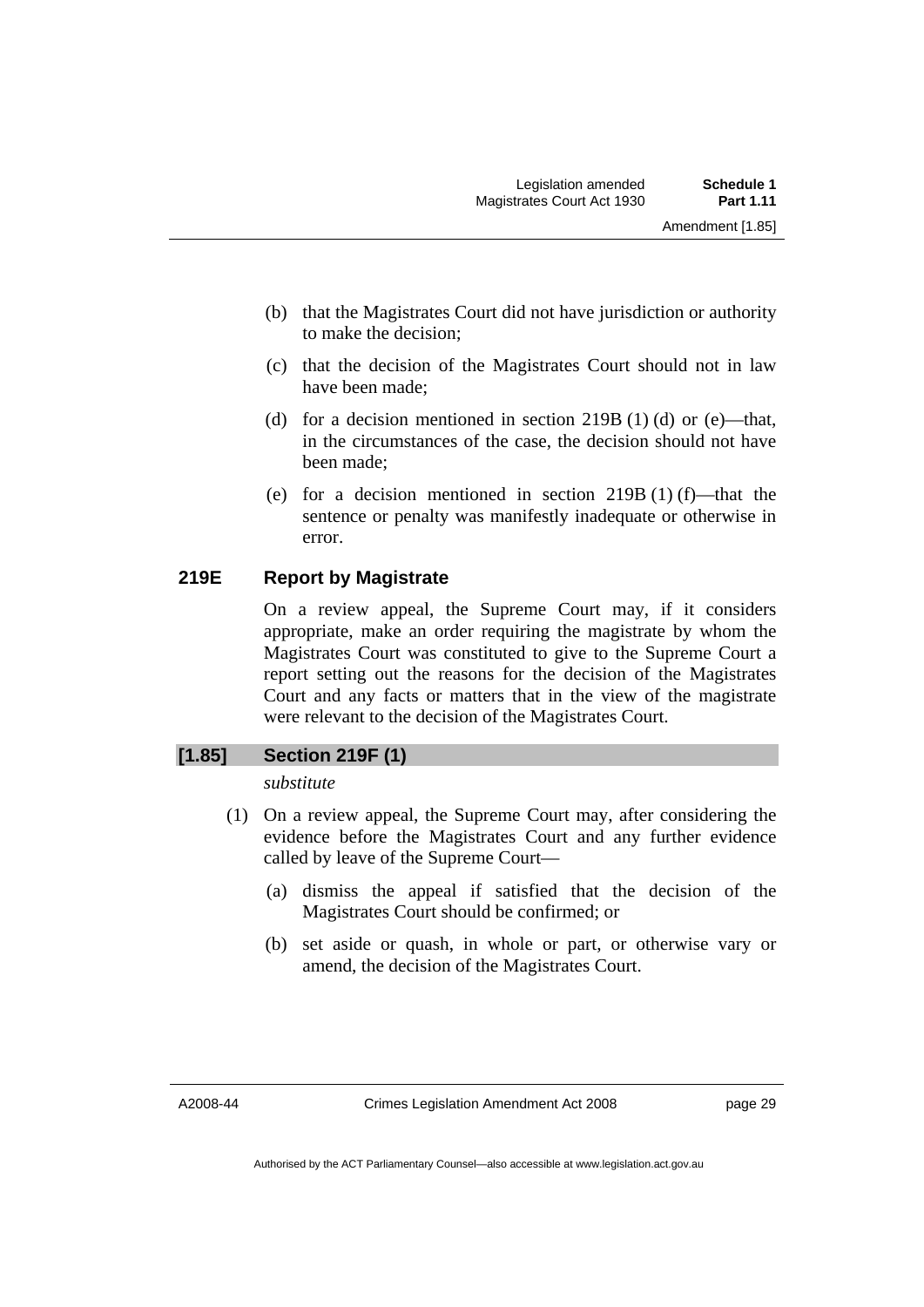**Schedule 1** Legislation amended<br> **Part 1.11** Magistrates Court Ac **Magistrates Court Act 1930** Amendment [1.86]

### **[1.86] Section 219F (2) (b)**

*omit* 

preliminary examination

*substitute* 

committal hearing

### **[1.87] Section 219F (5) and (6)**

### *substitute*

- (5) The Supreme Court may, despite the ground or any of the grounds for review mentioned in section 219D being established, dismiss the appeal if the court considers that no substantial miscarriage of justice has happened.
- (6) On the dismissal of an appeal, the decision of the Magistrates Court appealed from may be enforced, executed or given effect to as if the appeal had not been instituted.

#### **[1.88] Section 219F (9)**

#### *substitute*

 (9) Subsection (8) applies whether the Supreme Court dismisses the appeal or exercises any of the other powers given to it by this section.

### **[1.89] Section 244**

*substitute* 

#### **244 Costs in criminal matters**

- (1) The power of the court to award costs is subject to the following:
	- (a) if the court makes a conviction or order in favour of the informant—it may order that the defendant must pay to the informant the informant's costs;

page 30 Crimes Legislation Amendment Act 2008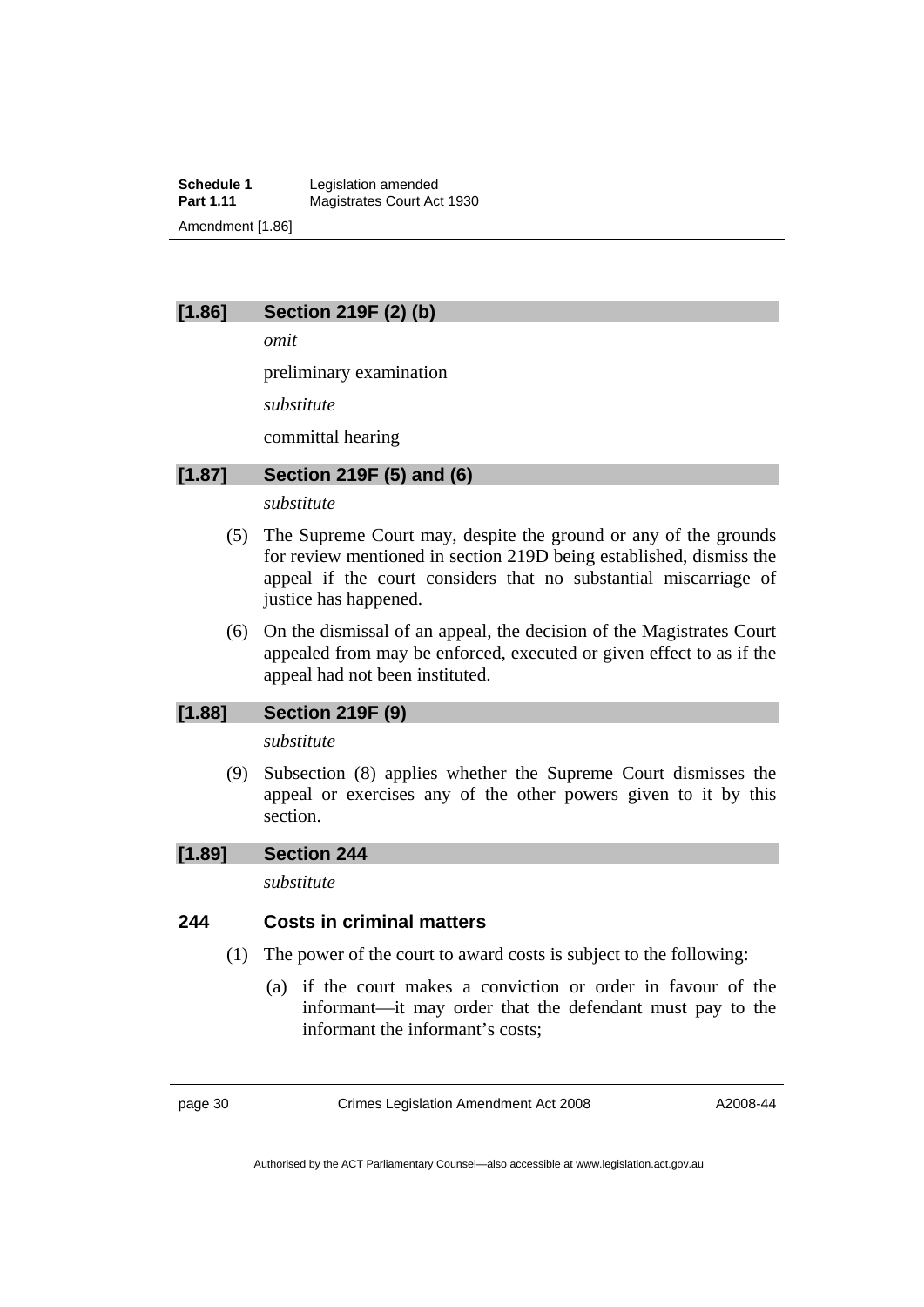- (b) if the court dismisses the information, or makes an order in favour of the defendant—it may order that the informant must pay to the defendant the defendant's costs;
- (c) if a matter is adjourned—the court may order that the costs of and caused by the adjournment be paid by any party to any other party;
- (d) costs ordered to be paid—
	- (i) must be awarded in the way prescribed by regulation; and
	- (ii) may be recovered under the rules about the enforcement of judgments of the court in civil proceedings.
- (2) Subject to any order of the court, the expenses of a person who attends at court to give evidence or to produce documents must be allowed to the person (whether or not they have been examined or produced documents and whether or not they were subpoenaed to attend).

### **[1.90] Section 289 (2)**

*substitute* 

 (2) Section 288 does not apply to the committal hearing for an indictable offence alleged to have been committed jointly by a child and an adult if a magistrate, having regard to the nature of the alleged offence and the time and expense involved in carrying out the committal hearings separately, orders that the section does not apply.

A2008-44

Crimes Legislation Amendment Act 2008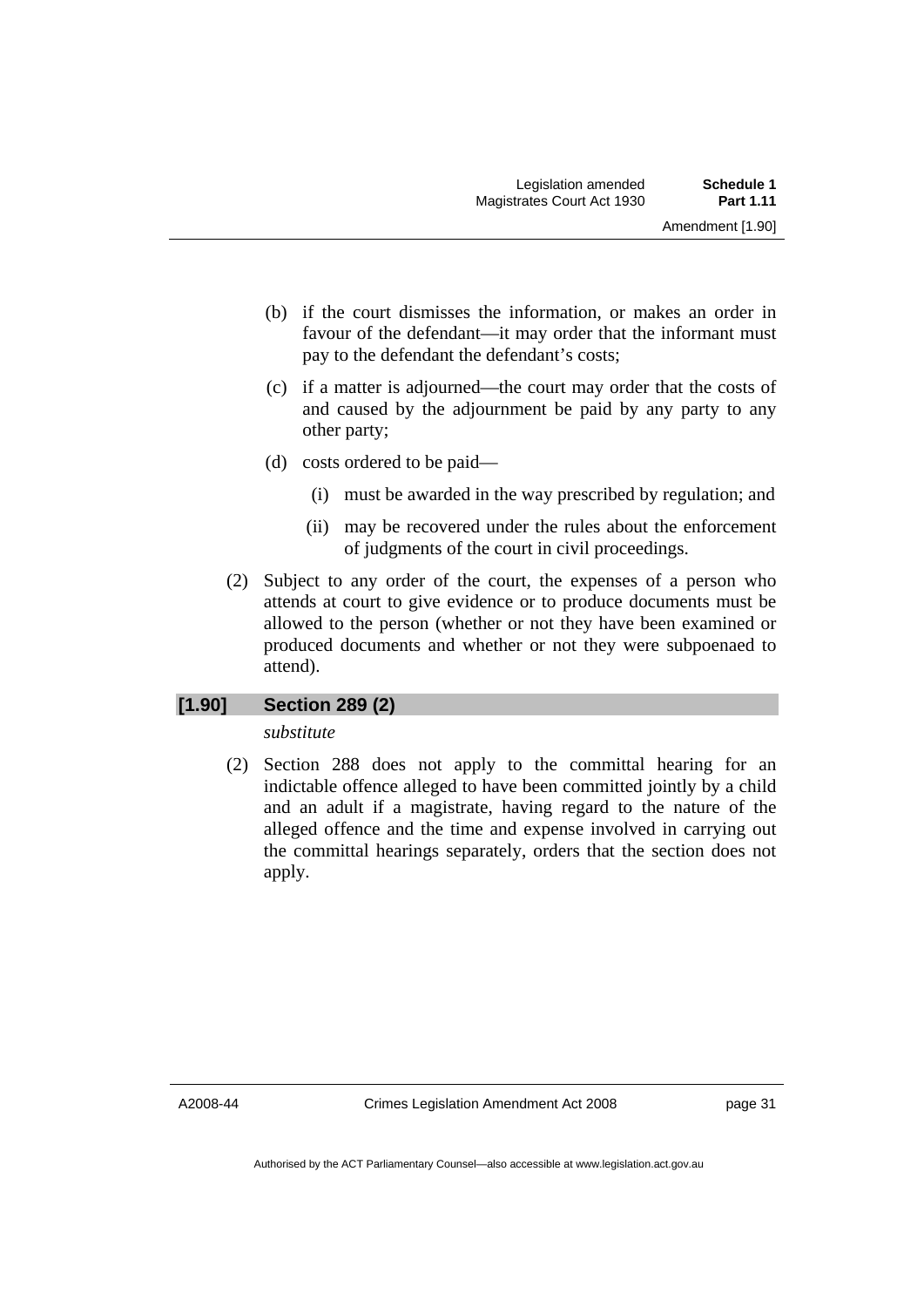**Schedule 1** Legislation amended<br> **Part 1.11** Magistrates Court Ac **Magistrates Court Act 1930** Amendment [1.91]

#### **[1.91] New chapter 11**

*insert* 

# **Chapter 11 Transitional—Crimes Legislation Amendment Act 2008**

#### **450 Application of amendments—indictable offences**

(1) In this section:

*commencement day* means the day the *Crimes Legislation Amendment Act 2008*, part 1.10 (Legislation Act 2001) commences.

- (2) This section applies if, before the commencement day—
	- (a) a person has been committed to the Supreme Court under this Act in relation to an offence punishable by imprisonment for longer than 1 year but not longer than 2 years; and
	- (b) the matter has not been finally decided.
- (3) The Supreme Court may deal with the matter as if the offence were still an indictable offence.

#### **451 Application of certain other amendments**

- (1) The amendments of the following provisions made by the *Crimes Legislation Amendment Act 2008* do not apply to a proceeding for an offence if the hearing in the proceeding has started before the amendments commence:
	- (a) section 90AA;
	- (b) section 90AB;
	- (c) section 90ABA;
	- (d) section 92;

page 32 Crimes Legislation Amendment Act 2008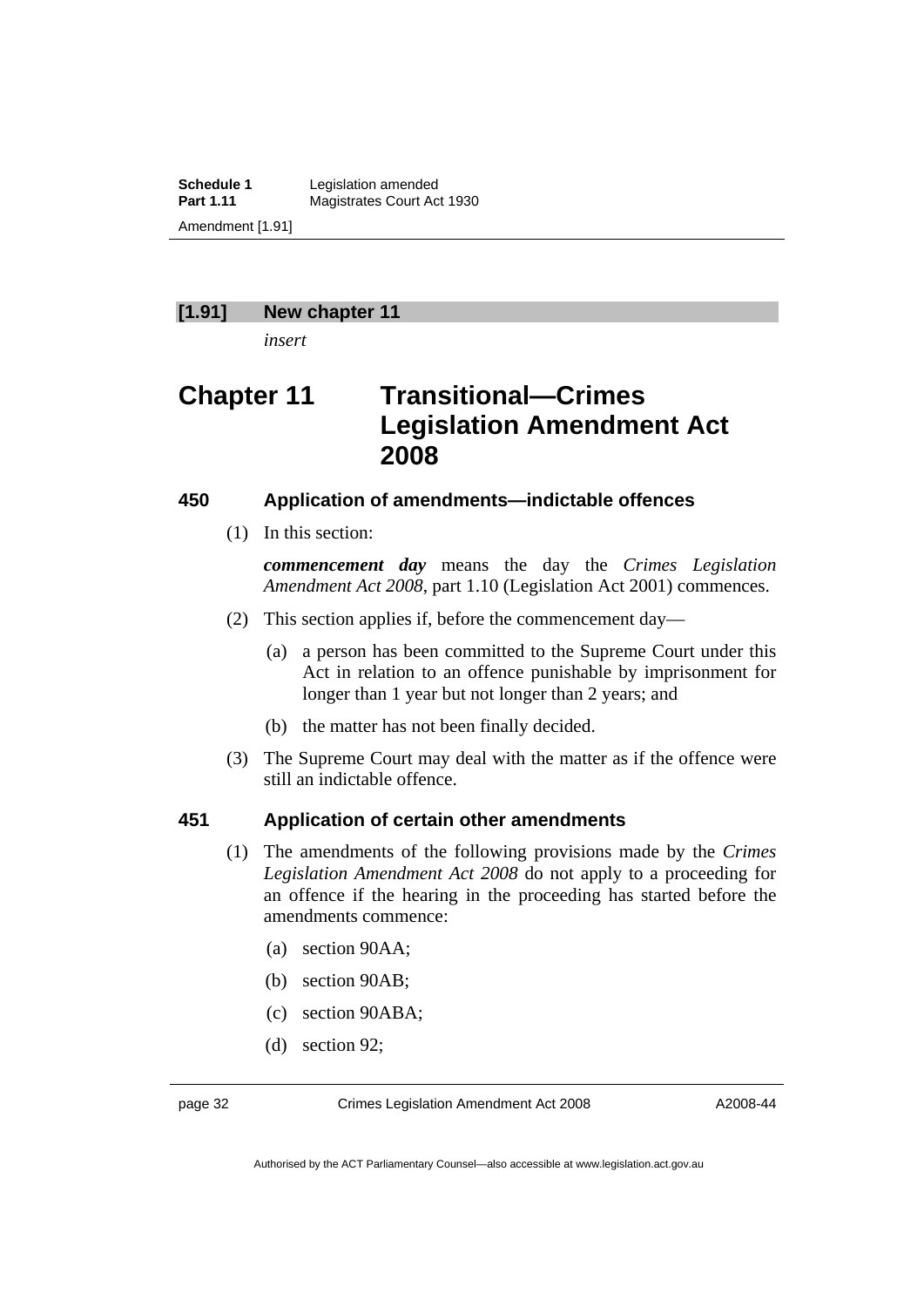- (e) section 94;
- (f) section 97;
- (g) section 110.
- (2) The amendments of part 3.10 (Criminal appeals) made by the *Crimes Legislation Amendment Act 2008* do not apply to a proceeding on an appeal if the proceeding has started before the amendments commence.

#### **452 Transitional regulations**

- (1) A regulation may prescribe transitional matters necessary or convenient to be prescribed because of the enactment of the *Crimes Legislation Amendment Act 2008*.
- (2) A regulation may modify this chapter (including in relation to another territory law) to make provision in relation to anything that, in the Executive's opinion, is not, or is not adequately or appropriately, dealt with in this chapter.
- (3) A regulation under subsection (2) has effect despite anything else in this Act or another territory law.

#### **453 Expiry—ch 11**

This chapter expires 1 year after the day it commences.

#### **[1.92] Dictionary, new definition of** *review appeal*

*insert* 

*review appeal*, for division 1.10.3 (Review appeals in criminal matters)—see section 219B (1).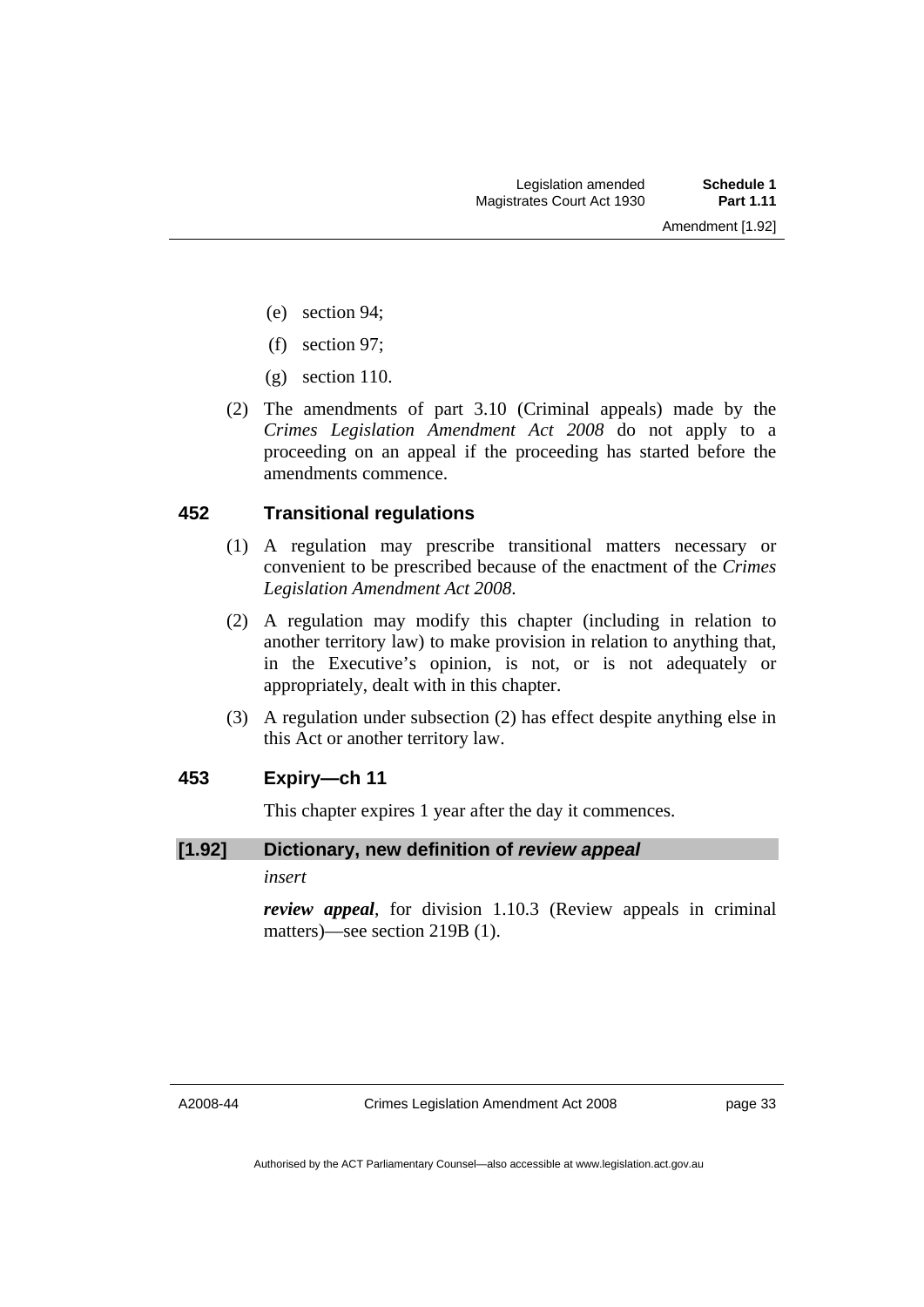<span id="page-35-0"></span>**Schedule 1** Legislation amended<br>**Part 1.12** Prostitution Act 1992 **Prostitution Act 1992** Amendment [1.93]

# **Part 1.12 Prostitution Act 1992**

| [1.93] | Schedule 1, item 4 |                                             |
|--------|--------------------|---------------------------------------------|
|        | substitute         |                                             |
|        | 22                 | assault with intent to commit other offence |

# **Part 1.13 Supreme Court Act 1933**

| [1.94] | Section 58A (1)             |
|--------|-----------------------------|
|        | omit                        |
|        | preliminary examination     |
|        | substitute                  |
|        | committal hearing           |
| [1.95] | Section 58A (1) (b) and (c) |
|        | substitute                  |

 (b) if the witness gave evidence in person at the committal hearing, the accused person or the accused person's lawyer had the opportunity to cross-examine the witness;

page 34 Crimes Legislation Amendment Act 2008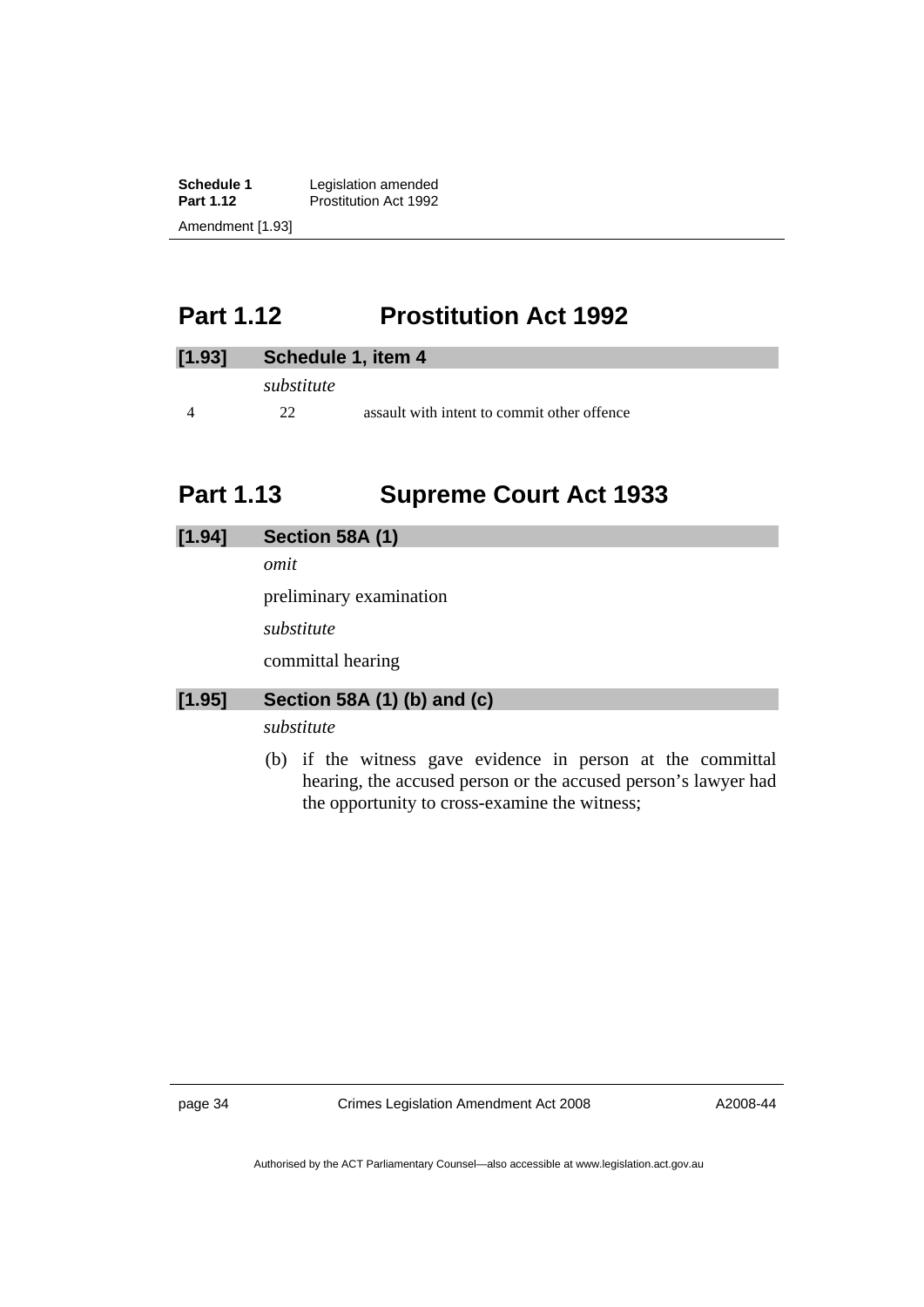#### **[1.96] New part 10**

*insert* 

# **Part 10 Transitional—Crimes Legislation Amendment Act 2008**

#### **100 Application of amendments**

(1) In this section:

*commencement day* means the day the *Crimes Legislation Amendment Act 2008*, part 1.10 (Legislation Act 2001) commences.

- (2) This section applies if, before the commencement day, a proceeding had been commenced but not finally decided in the Supreme Court in relation to an offence punishable by imprisonment for longer than 1 year but not longer than 2 years.
- (3) The Supreme Court may deal with the matter as if the offence were still an indictable offence.

### **101 Transitional regulations**

- (1) A regulation may prescribe transitional matters necessary or convenient to be prescribed because of the enactment of the *Crimes Legislation Amendment Act 2008*.
- (2) A regulation may modify this part (including in relation to another territory law) to make provision in relation to anything that, in the Executive's opinion, is not, or is not adequately or appropriately, dealt with in this part.
- (3) A regulation under subsection (2) has effect despite anything else in this Act or another territory law.

#### **102 Expiry—pt 10**

This part expires 1 year after the day it commences.

A2008-44

Crimes Legislation Amendment Act 2008